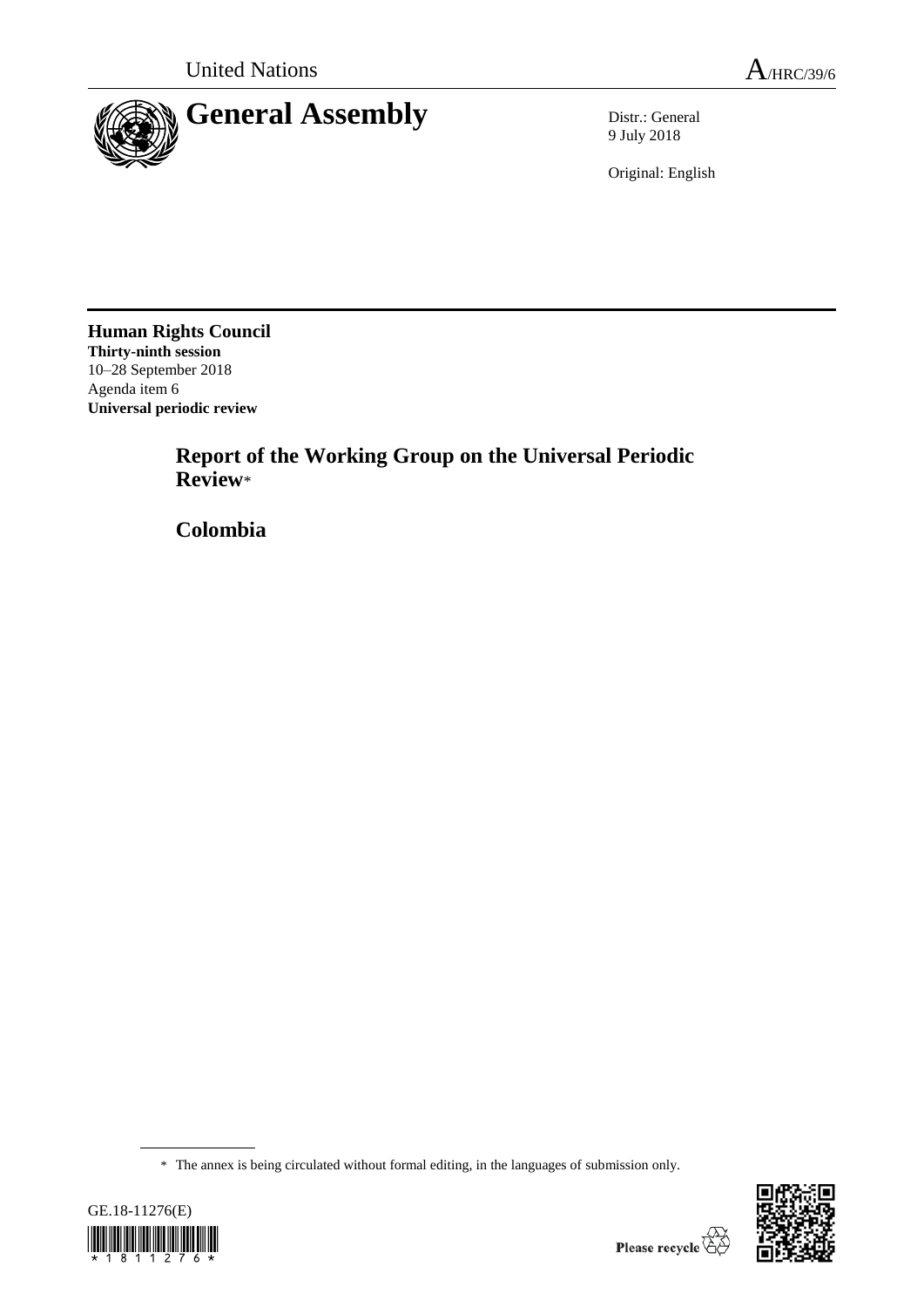## **Introduction**

1. The Working Group on the Universal Periodic Review, established in accordance with Human Rights Council resolution 5/1, held its thirtieth session from 7 to 18 May 2018. The review of Colombia was held at the 7th meeting, on 10 May 2018. The delegation of Colombia was headed by the Minister of the Interior, Guillermo Rivera Flores. At its 14th meeting, held on 15 May 2018, the Working Group adopted the report on Colombia.

2. On 10 January 2018, the Human Rights Council selected the following group of rapporteurs (troika) to facilitate the review of Colombia: Australia, Panama and Qatar.

3. In accordance with paragraph 15 of the annex to Human Rights Council resolution 5/1 and paragraph 5 of the annex to Council resolution 16/21, the following documents were issued for the review of Colombia:

(a) A national report submitted/written presentation made in accordance with paragraph 15 (a) (A/HRC/WG.6/30/COL/1);

(b) A compilation prepared by the Office of the United Nations High Commissioner for Human Rights (OHCHR) in accordance with paragraph 15 (b) (A/HRC/WG.6/30/COL/2);

(c) A summary prepared by OHCHR in accordance with paragraph 15 (c) (A/HRC/WG.6/30/COL/3).

4. A list of questions prepared in advance by Belgium, Brazil, Chile, Germany, Liechtenstein, Portugal, Slovenia, Sweden and the United Kingdom of Great Britain and Northern Ireland was transmitted to Colombia through the troika. These questions are available on the website of the universal periodic review.

### **I. Summary of the proceedings of the review process**

#### **A. Presentation by the State under review**

5. The head of the delegation underscored the importance of participating in the third cycle of the universal periodic review to share the progress made by and the challenges facing his country. He thanked civil society organizations, the Ombudsman's Office, OHCHR and the United Nations agencies present in Colombia for their commitment to achieving peace and for their daily work.

6. Peace was the best way to ensure human rights, and the Final Agreement for Ending the Conflict and Building a Stable and Lasting Peace signed in 2016 was a milestone in that regard. Victims of the conflict had participated in the peace negotiations, and the agreement contained both gender and ethnic dimensions. Provision had been made for the release and subsequent care of child victims of the conflict. Dialogue was currently being held with the Ejército de Liberación Nacional (National Liberation Army).

7. With the end of the conflict, the number of cases of kidnapping, disappearance, recruitment and displacement and the number of victims of anti-personnel mines had fallen. 2017 had been the year with the lowest homicide rate since 1975. Progress had also been made in terms of humanitarian demining; a third of municipalities had been declared minefree.

8. The Fuerzas Armadas Revolucionarias de Colombia-Ejército del Pueblo (Revolutionary Armed Forces of Colombia-People's Army) had laid down arms and some 12,000 former combatants had rejoined civil society. In addition, 69,000 families had joined the crop substitution programmes to replace illicit crops. The Revolutionary Armed Forces of Colombia had been included as a political party in the parliamentary elections of March 2018, in which 48 per cent of the electorate had participated, the largest level of participation in Colombian history. The status of the opposition had been approved, ensuring that all political opinions would be heard.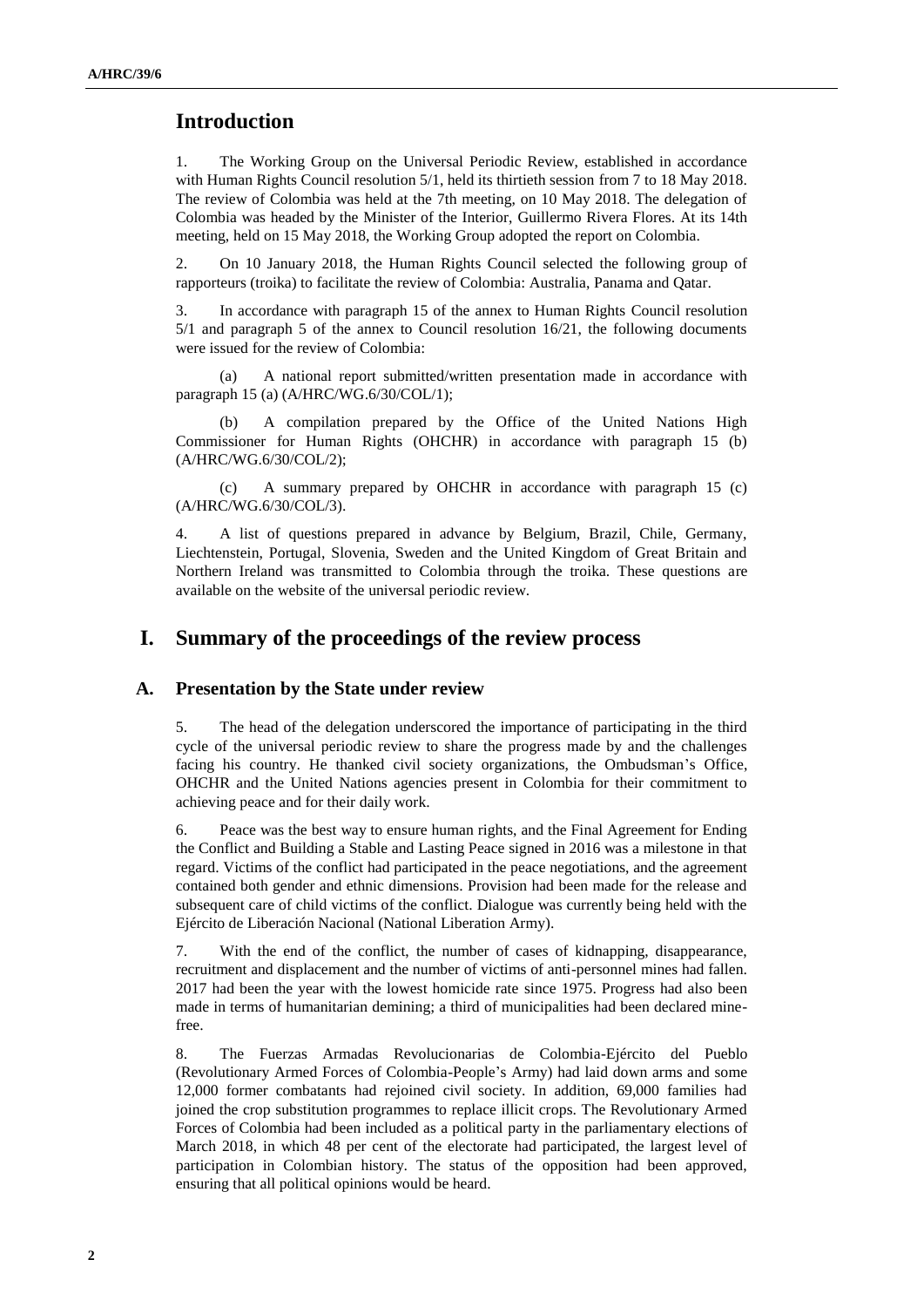9. Attacks against human rights defenders and social leaders continued to be one of the greatest challenges facing the country. The Government rejected all acts of violence against those groups and recognized the importance of their work in the process of strengthening democracy and the rule of law. The Government was therefore working to consolidate its policy of prevention and protection, and had implemented the new Early Warning System, the Collective Protection Route, the National Commission of Security Guarantees and the Special Investigation Unit for the Dismantling of Criminal Organizations and Conduct within the Attorney General's Office. Nearly 4,000 social leaders and human rights defenders, 60 per cent of whom were in rural areas, were currently receiving protection through the National Prevention and Protection Programme.

10. Over the past eight years, 5 million people had been lifted out of poverty in Colombia, and 8 million children had been given access to free education in public schools. Colombia was committed to achieving the Sustainable Development Goals.

11. Colombia recognized the challenges it faced in terms of forced displacement, recruitment of children by illegal armed actors, collective reparation of victims, investigation and punishment of those responsible for human rights violations and violence against women. The State was committed to continuing to work to meet those challenges.

#### **B. Interactive dialogue and responses by the State under review**

12. During the interactive dialogue, 86 delegations made statements. Recommendations made during the dialogue are to be found in section II of the present report.

13. Turkey recalled the importance of the peace agreement as a road map to address human rights issues in a comprehensive way. It stressed that land issues were of utmost importance in tackling the root causes of violence.

14. Ukraine welcomed the adoption of the National Strategy to Combat Trafficking in Persons and the priority given in the Strategic Plan for 2016–2020 of the Attorney General's Office to combating murder, sexual violence and domestic violence.

15. The United States of America raised concerns about extrajudicial killings, limited accountability for human rights violations and abuses, and attacks on Afrodescendent and indigenous leaders. It requested data on the prosecution of those responsible for the "false positive" killings.

16. Uruguay praised the progress achieved in the talks with Revolutionary Armed Forces of Colombia and encouraged Colombia to prioritize the allocation of the technical, financial and human resources necessary to implement the peace agreement in accordance with the principles of transparency, participation and accountability.

17. The Bolivarian Republic of Venezuela called for the parties to comply with the peace agreement in order to put an end to a conflict that had caused thousands of deaths and had lasted for more than 50 years.

18. Zambia commended Colombia for its promotion and protection of human rights and its ratification of the Convention on the Rights of Persons with Disabilities.

19. Algeria congratulated Colombia on its determination to build a sustainable and lasting peace through the 2016 peace agreement. Algeria welcomed the mainstreaming of human rights in trade issues and the measures taken to ensure due diligence in the economic sector.

20. Angola noted that, since its previous review in 2013, Colombia had bolstered its legislative framework in order to protect and guarantee the rights of all, in particular through legislation concerning human rights and humanitarian law.

21. Argentina commended Colombia for the peace agreement, the establishment of the Commission on Truth, Coexistence and Non-repetition, and its efforts to combat impunity.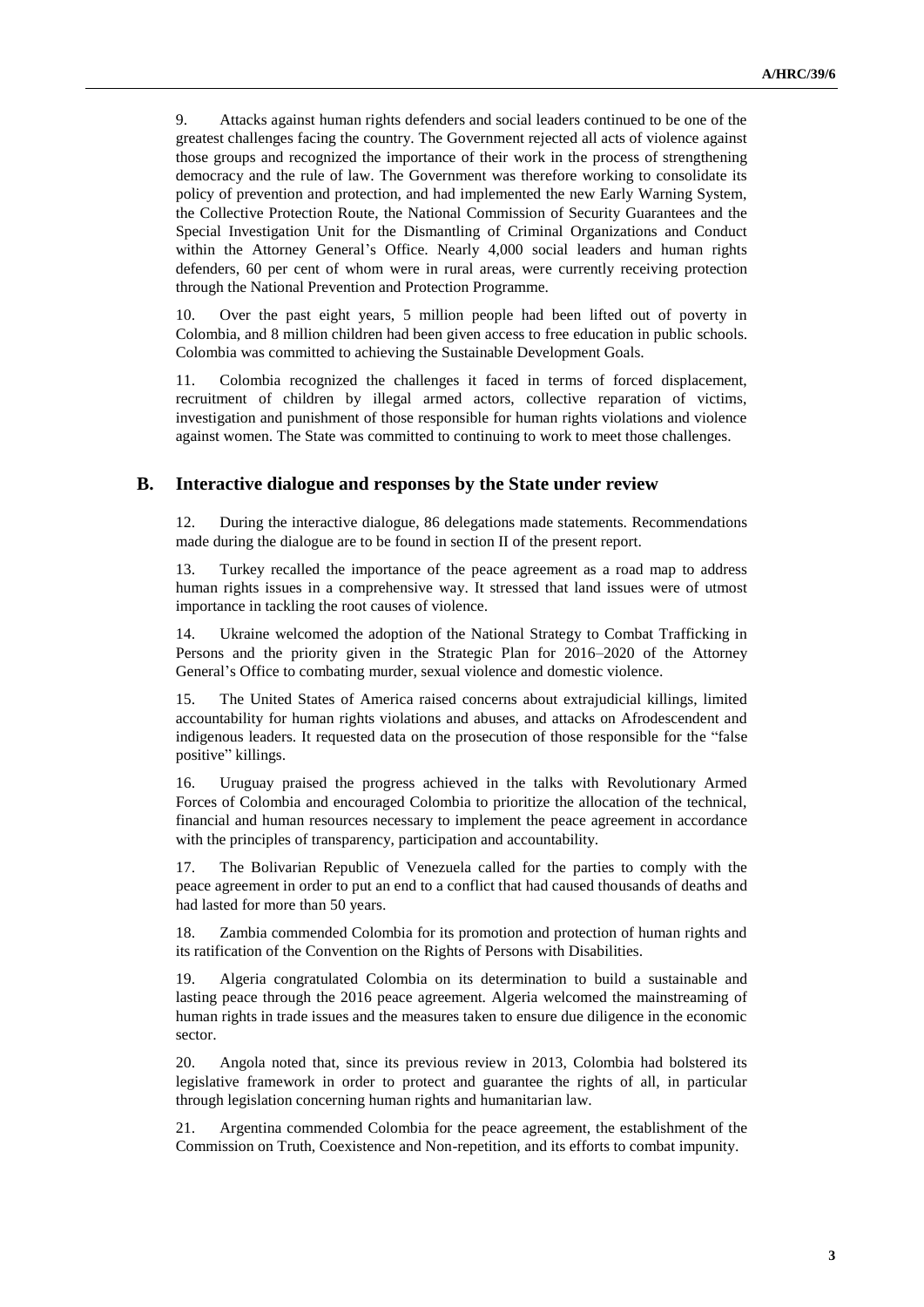22. Australia was concerned about the targeted killing and harassment of community leaders, human rights defenders and witnesses in criminal proceedings relating to human rights violations. It welcomed the establishment of the Land Restitution Unit.

23. Austria welcomed the signing of the peace agreement and the establishment of a Special Investigation Unit within the Attorney General's Office. It remained concerned about the failure to fully implement the rights to truth, justice, reparations and guarantees of non-repetition.

24. Azerbaijan commended Colombia for its accession to the 1961 Convention on the Reduction of Statelessness and the implementation of the National Strategy for Guaranteeing Human Rights 2014–2034.

25. Belgium praised the positive steps Colombia had taken to implement the recommendations it had accepted during the second review cycle, and encouraged it to take additional measures to strengthen the protection of human rights.

26. Bhutan commended Colombia for its comprehensive national report and welcomed the 2016 peace agreement and the National Strategy for Guaranteeing Human Rights 2014– 2034.

27. The Plurinational State of Bolivia shared its concerns about the attacks on human rights defenders and social leaders. While welcoming the Victims and Land Restitution Act, it requested information about the collective reparation process.

28. Botswana noted the efforts made to implement the recommendations Colombia had accepted during the previous review cycle. It welcomed the National Development Plan 2014–2018 and the National Strategy for Guaranteeing Human Rights 2014–2034.

29. Brazil acknowledged the commitment of the authorities at the highest level to holding a transparent and constructive dialogue on human rights. It welcomed the adoption of the peace agreement, which included a broad human rights perspective.

30. Canada welcomed the progress made in implementing the 2016 peace agreement and on human rights. However, it continued to be concerned about high-level corruption and the considerable impact it had on the ability of citizens to fully enjoy their social, political and economic rights.

31. Chile inquired about the measures taken to protect lesbian, gay, bisexual, transgender and intersex persons. It requested information about the steps taken by Colombia to protect human rights defenders and about how it planned to increase the effectiveness of those measures.

32. China congratulated Colombia on the progress made on the peace process and on its efforts to protect the rights of vulnerable groups, such as women, children, the elderly and persons with disabilities.

33. The Congo welcomed the signing of the 2016 peace agreement and the development, in the wake of a participatory process, of a national strategy for the protection of human rights. It noted with satisfaction the commitment of Colombia to implementing relevant measures during the International Decade for People of African Descent.

34. Costa Rica wished Colombia success in the implementation of the peace agreement, particularly the Comprehensive System of Truth, Justice, Reparations and Non-repetition. It expressed concern about the increase in the incidence of killings of human rights defenders and community leaders.

35. Côte d'Ivoire welcomed the adoption of several laws aimed at strengthening the protection of human rights. It congratulated Colombia for its commitment to making progress on the peace process and urged it to apply the peace agreement diligently.

36. Croatia welcomed the launching of the programme to prevent the recruitment and use of children and adolescents by armed groups and asked the Government to make sure that child soldiers were treated as victims.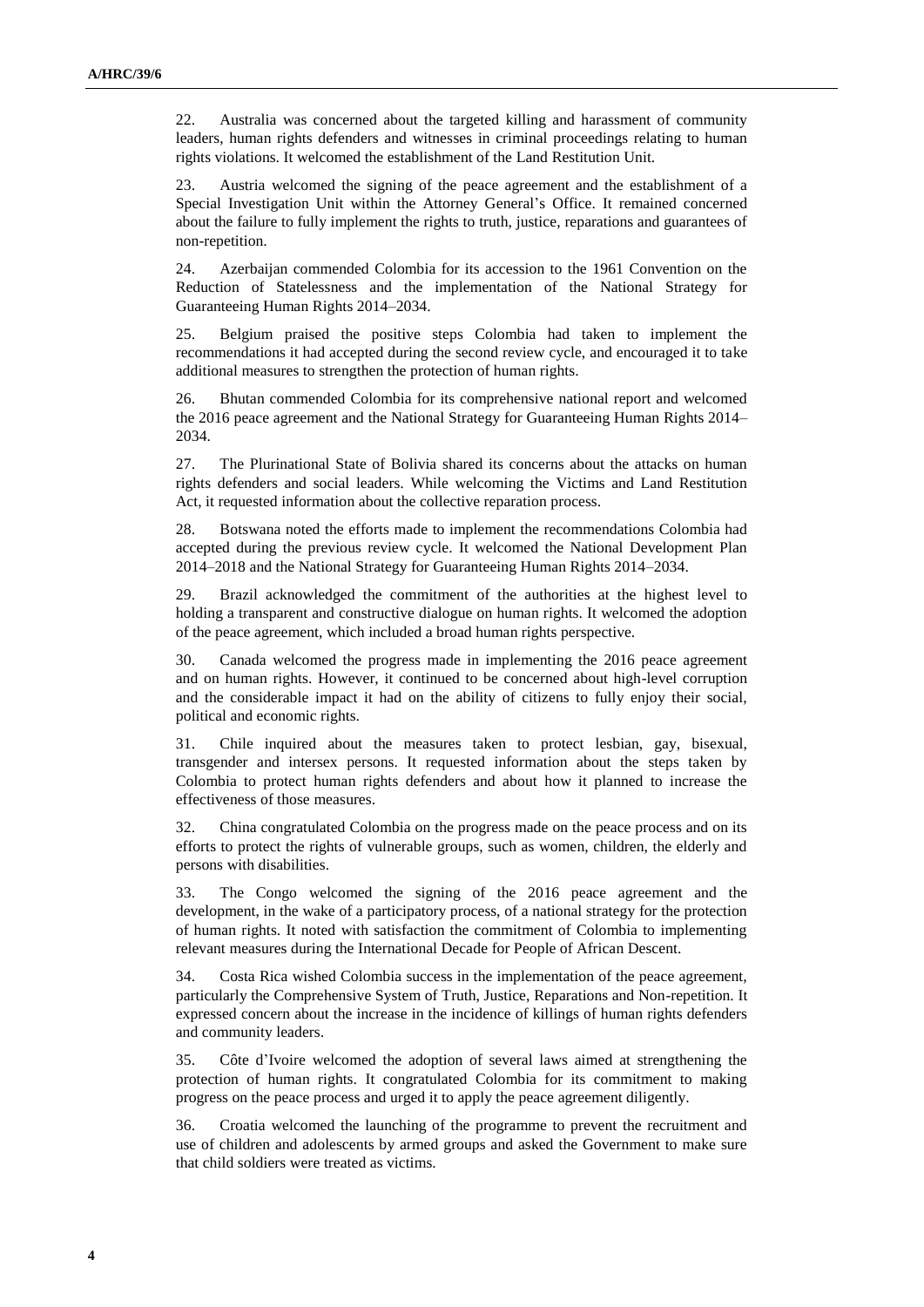37. Cuba highlighted the responsibility of the international community in guaranteeing that the peace agreement was upheld, and underlined the need to support the peace negotiations with the National Liberation Army.

38. Cyprus welcomed the signing of the peace agreement, which constituted a solid basis for addressing the structural human rights challenges faced by Colombia. It encouraged Colombia to intensify its efforts to address discrimination against women and persons with disabilities.

39. Czechia appreciated the efforts Colombia was making regarding several human rights, such as the launching of specialized programmes to prevent the forced recruitment of children into armed groups and steps taken to recognize the rights of lesbian, gay, bisexual, transgender and intersex persons.

40. Denmark congratulated Colombia on the peace agreement and the positive steps it was taking towards reconciliation. Denmark highlighted the importance of the sexual and reproductive health rights of women and girls.

41. Honduras welcomed the signing of the peace agreement and the negotiations between the Government and the National Liberation Army towards a lasting peace. It also welcomed the efforts being made to improve the living standards of Afro-Colombians, indigenous peoples and women.

42. Ecuador welcomed the efforts of Colombia to implement the recommendations received during the second review cycle and highlighted the inclusion of persons with disabilities in social programmes.

43. Egypt noted the efforts the Government had made since the signing of the peace agreement and the steps it had taken to incorporate human rights into the National Development Plan 2014–2034.

44. El Salvador congratulated Colombia on the adoption of the peace agreement and highlighted the establishment of the National Council for Peace, Reconciliation and Coexistence. It commended the efforts to include gender issues in post-conflict policies.

45. Equatorial Guinea welcomed the peace agreement, which had led to a substantial drop in indicators of violence, and the provisions for the protection of children. It also welcomed the adoption of the Children and Adolescents' Code.

46. Finland thanked Colombia for improving the human rights situation in the country and congratulated it on the peace agreement. Finland noted that there were challenges remaining in terms of the implementation of laws, including in relation to sexual and gender-based violence, and the full protection of human rights defenders.

47. The delegation of Colombia highlighted the implementation of the Comprehensive System of Truth, Justice, Reparations and Non-repetition. The System included the Special Jurisdiction for Peace, the Investigation and Indictment Unit, and an extrajudicial component constituted by the Special Unit for the Search for Persons deemed as missing in the context of and due to the armed conflict, and the Commission on Truth, Coexistence and Non-repetition. The System did not provide for amnesty for crimes against humanity, sexual violence or forced displacement.

48. Measures had been taken to reduce prison overcrowding and improve health care in prisons. In addition, steps had been taken to increase the use of house arrest, and to incorporate a differentiated approach to caring for lesbian, gay, bisexual and transgender persons who were deprived of their liberty.

49. Almost 3 million victims of the conflict had received some measure of reparation. Providing collective reparation to more than 600 ethnic and rural communities and social organizations remained a challenge. Some 89 per cent of victims had been displaced; almost 4 million of them had received humanitarian aid or assistance from the State, some 500,000 were no longer in a vulnerable situation, and 67,000 families had returned or relocated.

50. Since the end of the conflict, over 300,000 ha of land had been returned to their rightful owners. The judicial branch was working to establish the ownership of another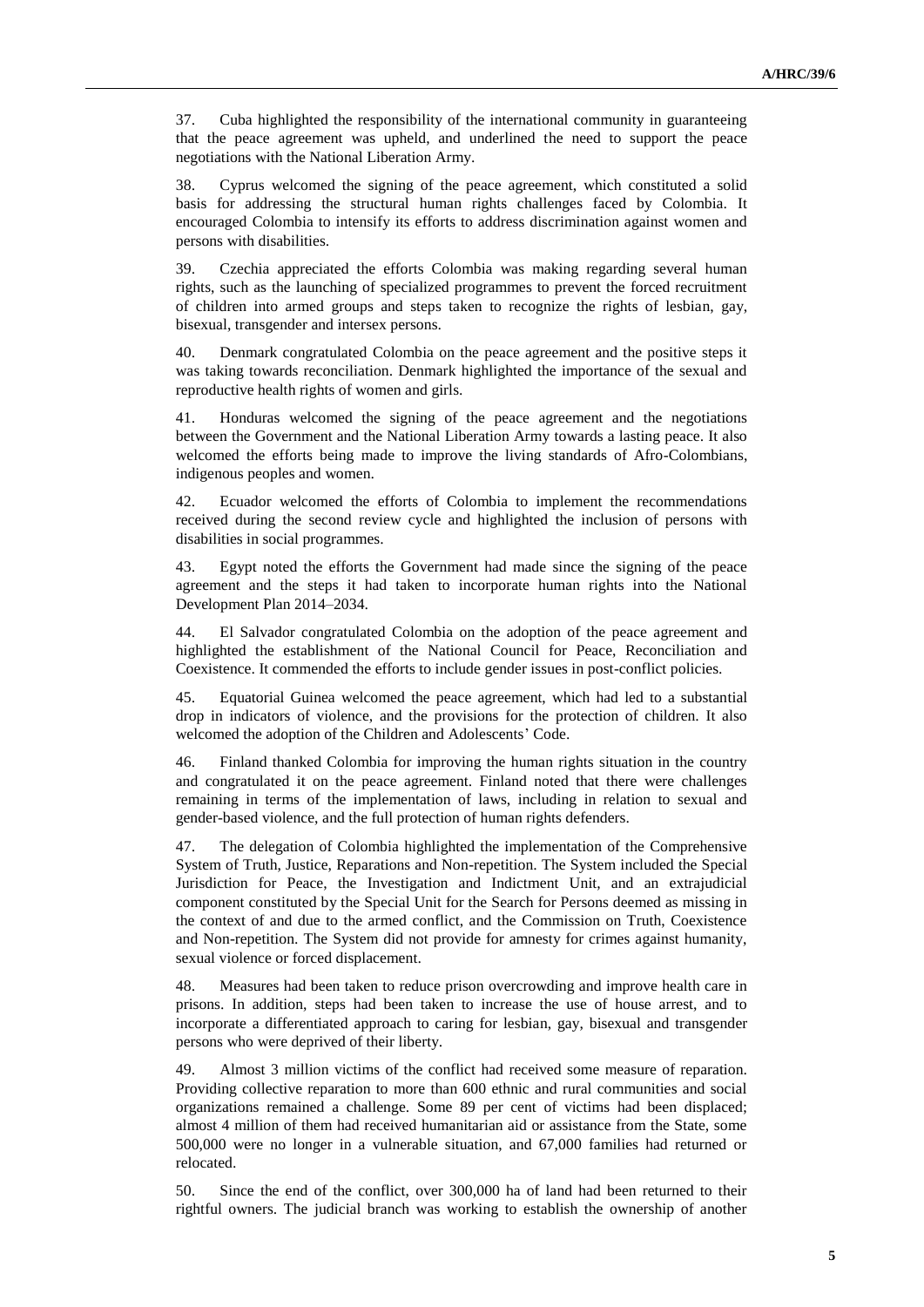500,000 ha. Progress was being made to guarantee the land rights of Afro-Colombian communities and more than 50 indigenous peoples by formalizing and protecting ownership and returning over 2 million ha of land to them. Moreover, land titles of 4 million ha had been given to farmers, 53 per cent of whom were rural women.

51. Some 2,423 investigations were being conducted into deaths that had been illegitimately presented as casualties in combat ("false positive" killings), with 5,106 soldiers having been brought to trial, including 134 colonels. To date, 1,683 members of the armed forces had been convicted. Between 2016 and April 2018, the Attorney General's Office had received 261 reports of murders of human rights defenders, 41 per cent of which had been resolved. Progress had been made in terms of resolving cases of murder of trade unionists, journalists and ex-combatants of the Revolutionary Armed Forces of Colombia-People's Army and their relatives. Progress had also been made in cases involving domestic violence, sexual violence and human trafficking.

52. As part of its institutional strengthening, the Attorney General's Office had increased its presence and citizens' access to justice in 151 municipalities. In addition, it had submitted a consolidated report to the Special Jurisdiction for Peace on cases of sexual violence in the context of the armed conflict. Regarding the use of children in the commission of crimes, more than 500 convictions had been processed. In the area of enforced disappearance, 8,990 bodies had been recovered, 4,296 of which had been duly identified and handed over to family members. The plan for the effective investigation and prosecution of civil third parties and State agents linked to illegal armed actors, including financing, had been implemented.

53. The armed forces and the police continued to work together to build and maintain a culture of respect for human rights through a new comprehensive policy on human rights and international humanitarian law. The policy included awareness-raising for State agents on the ethnic and cultural diversity of the population, and for legal advisers on police and military operations. There was also a sectoral policy with a gender focus within the armed forces.

54. France noted that the 2016 peace agreement addressed many of the recommendations Colombia had received in the previous review, and offered support to continue such efforts.

55. Gabon welcomed the signing of the 2016 peace agreement, the involvement of women in the negotiation of the agreement, and the integration of the gender perspective in the master plan for its implementation.

56. Georgia noted the ratification of the Convention on the Rights of Persons with Disabilities and encouraged Colombia to strengthen its national legal framework to improve the protection of the rights of persons with disabilities.

57. Germany appreciated the victim-centred and human rights-based approach of the final peace agreement between the Government and the Revolutionary Armed Forces of Colombia-People's Army.

58. Ghana commended Colombia on its National Development Plan for 2014–2018 and the development of the National Strategy for Guaranteeing Human Rights 2014–2034. It also commended the key role played by women in the peace process.

59. Guyana congratulated Colombia on the successful signing of the 2016 peace agreement. It noted with appreciation the Government's commitment to promoting human rights-based programmes across all sectors.

60. Haiti noted the progress made by Colombia since the previous review cycle and highlighted the fact that the signing of the 2016 peace agreement constituted a guarantee for the effective enjoyment of human rights.

61. The Holy See emphasized the importance of the peace agreement and the need to work towards reintegrating former combatants, especially children, and providing genuine justice and reparation to all victims.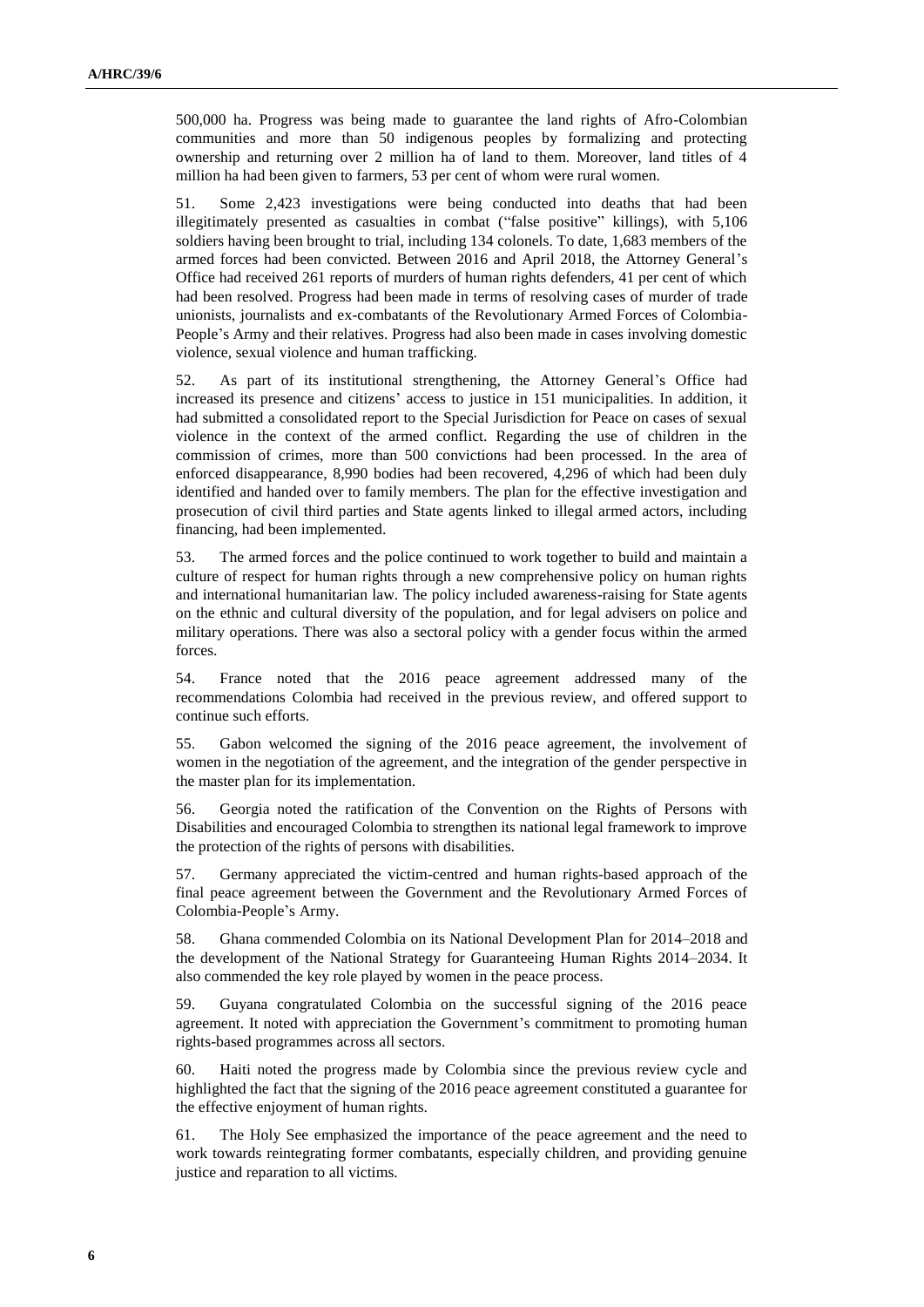62. The Dominican Republic congratulated Colombia on the signing of the peace agreement.

63. Iceland congratulated Colombia on the signing of the peace agreement, which had brought an end to over five decades of armed conflict. It welcomed the decisions to approve marriage equality and adoption by same-sex couples.

64. India appreciated the efforts of Colombia to pursue peacebuilding and to develop a framework plan for implementing the peace agreement, which would significantly improve peace, security, human rights and equitable justice for all.

65. Indonesia welcomed the ongoing legal reforms and commended Colombia for several developments introduced since the second review cycle, such as the National Development Plan and the National Strategy to Combat Trafficking in Persons.

66. Iraq welcomed the steps the Government had taken to develop comprehensive policies and an institutional system for the promotion and protection of human rights.

67. Ireland acknowledged the landmark achievement of the peace agreement. However, it expressed concern about the troubling increase in attacks on human rights defenders and social leaders, and urged Colombia to strengthen the rule of law.

68. Italy expressed particular appreciation for the inclusion in the National Development Plan 2014–2018 of guidelines and strategies for consolidating peace and equity and achieving better quality education.

69. The Lao People's Democratic Republic welcomed the commitment of Colombia to a 20-year National Strategy for Guaranteeing Human Rights for 2014–2034 and hailed the adoption of the National Public Policy on Gender Equity for Women.

70. Lebanon congratulated Colombia on the conclusion of the Final Agreement for Ending the Conflict and Building a Stable and Lasting Peace. That guaranteed effective implementation of human rights, especially for victims of the conflict.

71. Malaysia urged the Government to continue to effectively implement the peace agreement. It appreciated women's active involvement in the peace process and welcomed the establishment of a subcommittee on gender.

72. Maldives welcomed the Government's efforts to cooperate with civil society for the effective promotion and protection of human rights. It commended the Government for signing the final agreement with the Revolutionary Armed Forces of Colombia-People's Army.

73. Mexico welcomed the tireless efforts of Colombia to promote peace and wished it every success in implementing the agreement signed with the Revolutionary Armed Forces of Colombia. It commended Colombia on accepting a large influx of Venezuelan immigrants.

74. Montenegro acknowledged the Government's ongoing efforts to protect human rights defenders, but was concerned at the persistent widespread impunity for such attacks. It therefore called on the Government to strengthen the protection afforded to human rights defenders.

75. Morocco welcomed the new comprehensive policy for human rights and international humanitarian law and the related monitoring mechanism. It appreciated the fact that many women had participated in the peace process.

76. Myanmar appreciated the efforts of Colombia to reinforce humanitarian demining and promote mine risk awareness. Myanmar urged Colombia to further promote mine clearance by cooperating with humanitarian demining organizations and the United Nations Mine Action Service.

77. Namibia welcomed recent human rights initiatives, notably the signing and implementation of the peace agreement, the National Strategy for Guaranteeing Human Rights 2014–2034 and the National Plan on Business and Human Rights.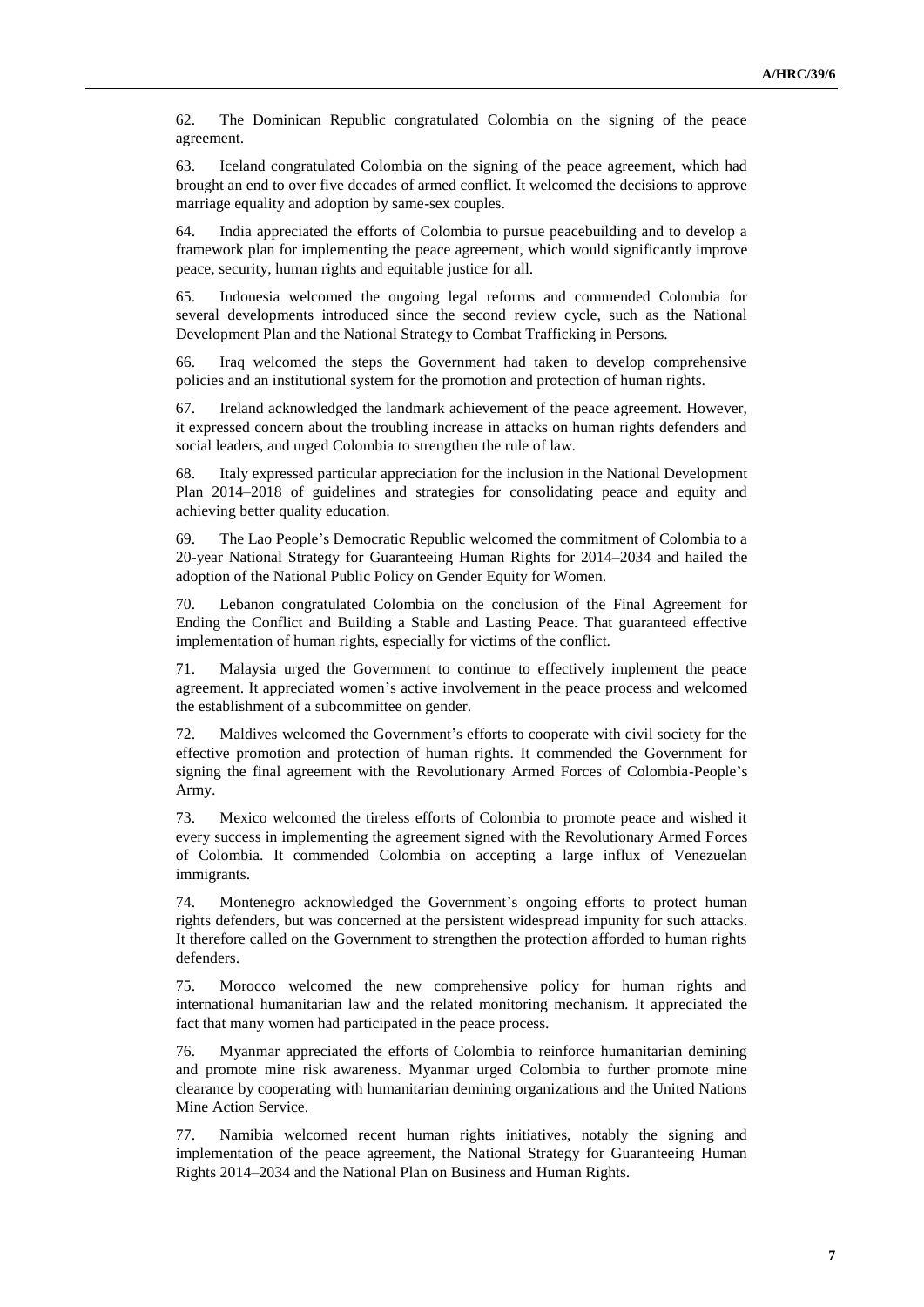78. Nepal congratulated Colombia on the historic peace agreement signed in 2016. It appreciated the continuous efforts of Colombia to protect human rights through various measures, particularly the National Strategy for Guaranteeing Human Rights.

79. The Netherlands congratulated Colombia on the successful demobilization and disarmament of the Revolutionary Armed Forces of Colombia, which had helped end the decades-long armed conflict. However, the peace agreement was ambitious, and many challenges were hampering its full implementation.

80. The Niger congratulated the Government on its efforts to reach a peace agreement with the Revolutionary Armed Forces of Colombia, making it possible to end a longrunning conflict and creating new momentum for peace and stability.

81. Nigeria welcomed the adoption by Colombia of the National Strategy to Combat Trafficking in Persons, the National Public Policy on Gender Equity for Women and the Comprehensive Plan to Guarantee Women a Life Free from Violence.

82. Norway commended the efforts of the Government to establish peace with the Revolutionary Armed Forces of Colombia and the National Liberation Army, which represented a unique opportunity to strengthen the human rights situation in Colombia.

83. Paraguay stated that the signing and progressive implementation of the Final Agreement for Ending the Conflict and Building a Stable and Lasting Peace allowed Colombia to send a message of peace and reconciliation to the Human Rights Council and the world.

84. The delegation of Colombia highlighted the decisions of the Constitutional Court approving marriage equality and adoption by same-sex couples. The State was committed to non-regression in the protection of lesbian, gay, bisexual and transgender rights, and a policy was in place guaranteeing the rights of lesbian, gay, bisexual and transgender persons. Measures were also being taken to protect the rights of persons with disabilities. Moreover, ethnic communities had been guaranteed the right to prior consultation. Furthermore, the National Strategy to Combat Trafficking in Persons had been adopted.

85. The delegation stated that 30 per cent of public spending had been allocated to the education and health of 15 million children and adolescents. The school dropout rate had fallen to 3 per cent. Some 1.9 million children between the ages of 0 and 5 years old had been given access to nutrition, education and health services, including vaccinations. About 90 per cent of children in urban and rural areas had received the full complement of vaccinations. While the rate of chronic malnutrition among children under 5 years old had fallen, the alarming number of child deaths as a result of malnutrition in La Guajira was a major challenge that Colombia was working to address. The rate of teenage pregnancy had fallen; it currently stood at 17 per cent.

86. Policies had been adopted for the eradication of child labour and the prevention of recruitment of children by illegal armed groups. In addition, Colombia had adopted a national policy on decent work. During the reporting period, 3.5 million people had found employment, 74 per cent of them in the formal sector. The rate of unemployment among women had fallen and the number of attacks against trade unionists had decreased.

87. The delegation stressed the decisive role that women had played in the negotiation process with the Revolutionary Armed Forces of Colombia and in the implementation of the peace agreement. The president of the Special Jurisdiction for Peace was a woman, and 53 per cent of magistrates were women. The Special Unit for the Search for Persons deemed as missing in the context of and due to the armed conflict was also led by a woman. The National Public Policy on Gender Equity for Women and the Comprehensive Plan to Guarantee Women a Life Free from Violence were being implemented. Moreover, measures to improve access to justice for women victims of sexual violence had been strengthened, femicide had been defined as a specific offence, and the Protocol for Comprehensive Health Care for Victims of Sexual Violence was being implemented.

88. The "More Women, More Democracy" campaign had resulted in an increase in the number of women standing for election from 20 to 34 per cent between 2011 and 2018; the number of women in Congress had risen from 14 to 22 per cent between 2010 and 2018. In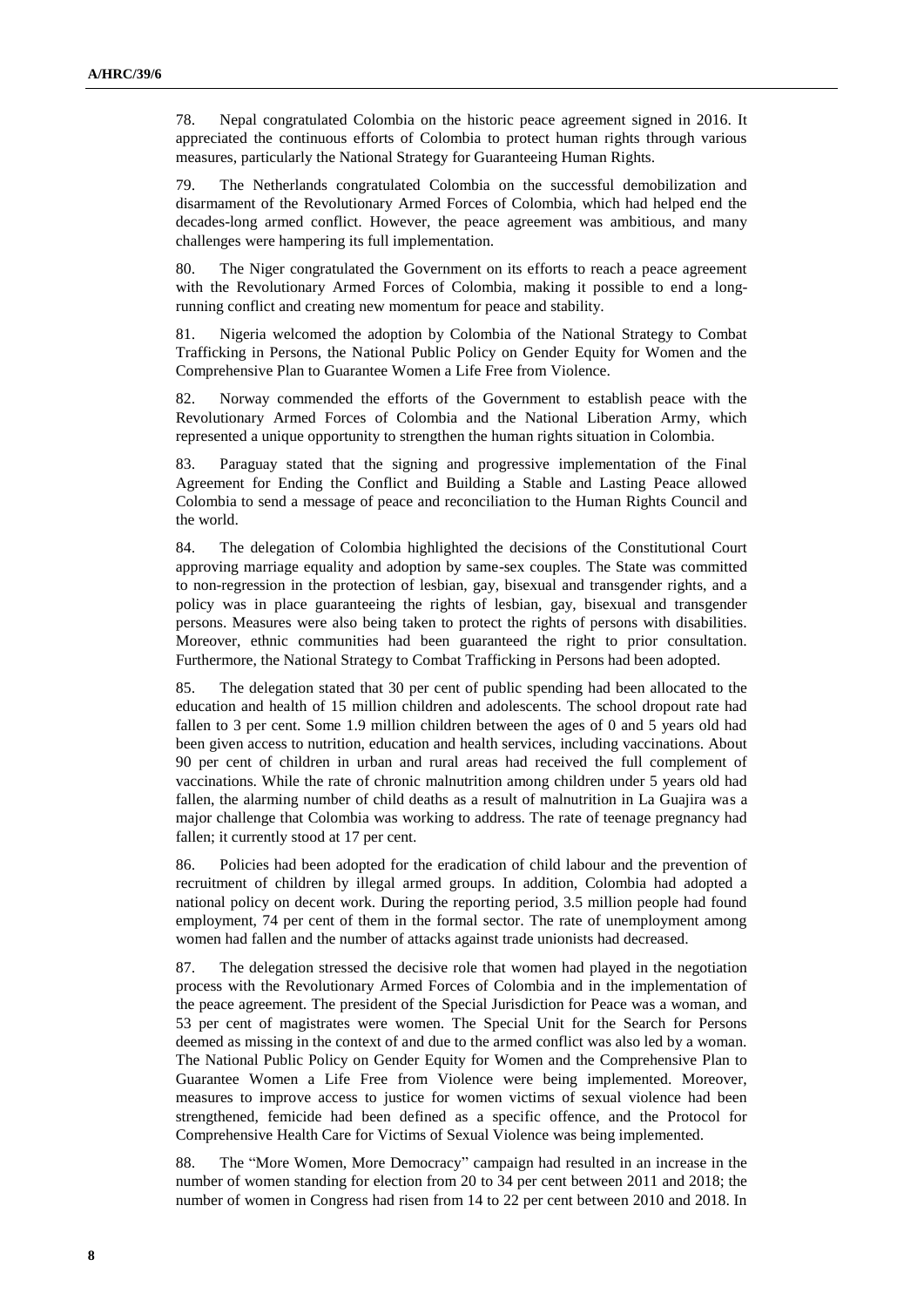2017, women occupied 43 per cent of management positions in State entities. Some 8.6 per cent of the armed forces were women.

89. The human rights policy had been developed with the participation of some 9,000 organizations in 2013. Local governments had incorporated actions in their development plans and more than 50 per cent of those plans had been developed using a human rightsbased approach.

90. Colombia had a National Plan on Business and Human Rights, which was in line with the Guiding Principles on Business and Human Rights: Implementing the United Nations "Protect, Respect and Remedy" Framework. Progress was currently made in the design of the second phase of the National Plan.

91. Based on the peace agreement and the Vienna Declaration and Programme of Action, Colombia was working on the formulation of the National Human Rights Action Plan, together with civil society. One of the aspects that had yet to be addressed was follow-up to international human rights recommendations. The national information system for monitoring human rights situations had been strengthened with the addition of 40 social, government and academic observatories.

92. A policy had been adopted on the implementation of the Sustainable Development Goals. The Government had managed to reduce multidimensional poverty by 13.4 per cent between 2010 and 2017 and the number of Colombians living in extreme poverty had been halved over seven years. In 2017, some 49 per cent of total budget spending had been aimed at reducing poverty.

93. Since 2015, the education sector had ranked first in terms of national budget allocation. As at March 2018, some 95 per cent of the population was covered by health system affiliation. Although achievements had been made in terms of reducing maternal mortality, there was a disparity between urban and rural areas, which mostly affected indigenous and Afrodescendent communities. In order to improve quality of life, 1.5 million homes had been built, half of which had been provided free of charge or subsidized.

94. Regulation for environmental protection had been made more rigorous. The current Government had delimited 30 of the country's 37 highland areas; 10 ecosystems had been included in the Ramsar List of Wetlands of International Importance and almost 300,000 km² of land had been declared protected areas (more than 20 per cent of the national territory). The Government was in the process of ratifying the Paris Agreement on Climate Change and progress was being made on the adoption of regional instruments, such as the Regional Agreement on Access to Information, Public Participation and Justice in Environmental Matters in Latin America and the Caribbean.

95. Peru highlighted the efforts made by Colombia to address organized crime in rural areas where the former Revolutionary Armed Forces of Colombia used to exert its influence. Peru also noted the measures being taken to uphold the rule of law, ensure respect for human rights and promote access to land in rural areas.

96. The Philippines congratulated Colombia on its historic achievement in forging the peace agreement and on its successful integration of human rights in its National Development Plan 2014–2018.

97. Poland acknowledged the efforts of Colombia to comply with the recommendations it had accepted in 2013, particularly those concerning the protection of women and children.

98. Portugal commended the Government for its efforts to advance the peace process and its positive impact on the enjoyment of human rights in the country.

99. Qatar commended the implementation of structural changes and legal reforms in Colombia in the field of human rights, such as the National Strategy for Guaranteeing Human Rights 2014–2034.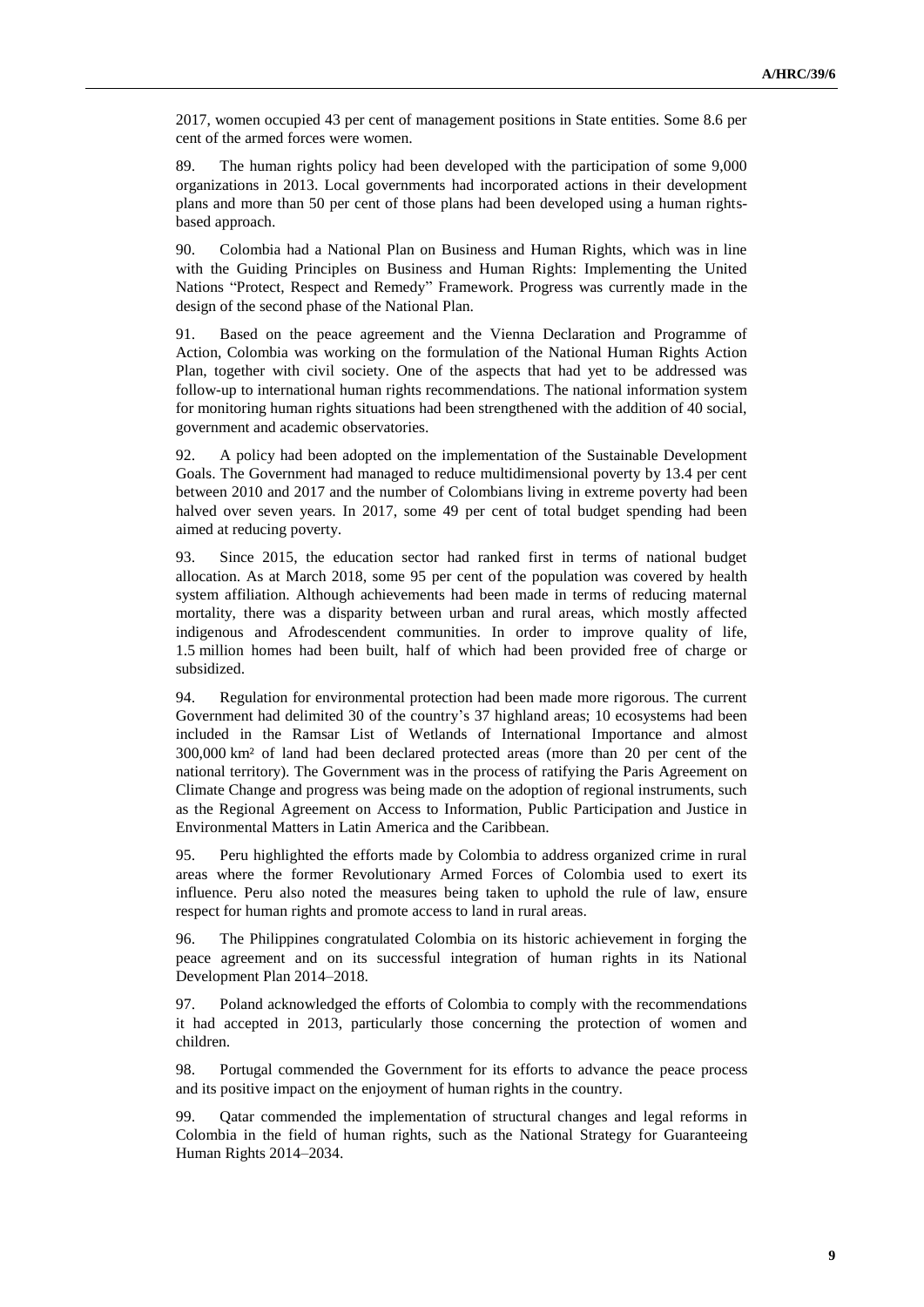100. The Republic of Korea appreciated the cooperation of Colombia with international and regional human rights bodies, its incorporation of a gender perspective in its National Development Plan, and its formulation of a National Plan on Business and Human Rights.

101. Romania congratulated Colombia for the positive developments since the second review cycle and for the cooperation with civil society and the international community to consolidate its human rights policies.

102. The Russian Federation stated that the ceasefire allowed for the improvement of humanitarian situations in the region. However, the situation remained complicated, particularly in the light of the number of displaced persons.

103. Senegal welcomed the adoption of the National Strategy to Combat Trafficking in Persons 2016–2018, the establishment of the National Disability Council and the accession of Colombia to the Convention on the Reduction of Statelessness.

104. Serbia welcomed the Government's determination to submit regular reports to the United Nations human rights bodies and encouraged the authorities to continue to combat human trafficking.

105. Singapore welcomed efforts to reintegrate former Revolutionary Armed Forces of Colombia members into society and measures such as the establishment of the Comprehensive System of Truth, Justice, Reparations and Non-repetition. It acknowledged the critical roles women had played in the peace process.

106. Slovenia welcomed the increase in enrolment in basic schooling and the fall in the dropout rate in Colombia. However, it was concerned about the significant gaps in education coverage, mostly affecting the most vulnerable groups in society.

107. Spain noted that Colombia had made progress in terms of women's rights by implementing relevant plans and strategies, and by actively participating in the women and peace and security agenda.

108. Sri Lanka commended Colombia for strengthening its humanitarian demining policy to support mine victims through the provision of health care, physical rehabilitation, reparation measures and measures to educate people on mine risks.

109. The State of Palestine congratulated Colombia for signing the historic peace agreement with the People's Alternative Revolutionary Force, which would lead to internal peace and prosperity for the Colombian people.

110. Sweden made recommendations and wished Colombia every success in the current review and in implementing the recommendations.

111. Switzerland welcomed the progress accomplished in the peace process, while noting that the participation of numerous groups in the decisions of the State remained insufficient.

112. Thailand acknowledged the efforts of Colombia to eliminate gender-based violence and the reduction in the maternal and infant mortality rates, but noted that the infant mortality rate remained high among indigenous groups.

113. Togo appreciated the improvement of the institutional and legislative framework to protect human rights and encouraged Colombia to continue its efforts to implement measures for land restitution and compensation procedures for indigenous and Afro-Colombian people.

114. Tunisia commended the steps taken to develop a human rights system, including the improvement of the legislative and institutional framework, and valued the efforts made in the field of the peace agreement.

115. The United Kingdom expressed concern about violence against human rights defenders and the significant level of impunity in cases of conflict-related sexual violence, while recognizing the efforts made by Colombia to tackle those challenges.

116. Afghanistan said that the outcomes of the peace process constituted a good practice in terms of bringing about peace and in terms of justice, truth, reparation and the guarantees of non-repetition. It stressed the importance of justice for a lasting peace process.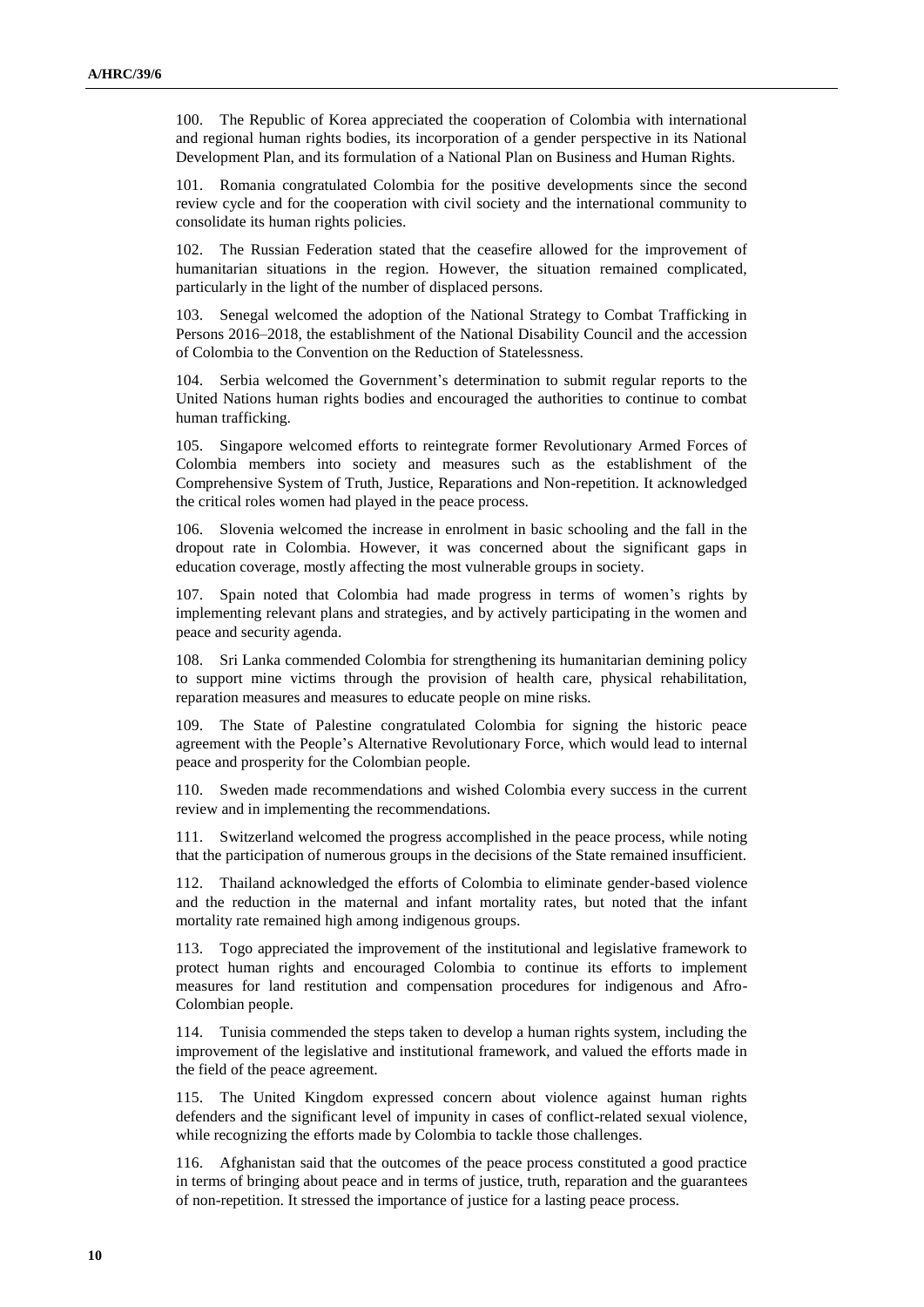117. The delegation stated that Colombia had ratified the core international human rights treaties, including the Convention on the Reduction of Statelessness and the Convention on Cluster Munitions. In addition, the country continued to make contributions to the human rights protection system. The Special Rapporteur on the human rights to safe drinking water and sanitation would be visiting Colombia in 2019.

118. The head of the delegation recognized the importance of international cooperation for the strengthening of human rights, and reiterated his country's commitment to facing challenges. Colombia was willing to share good practices in the areas of business and human rights, the national information system on human rights and international humanitarian law and on peacebuilding.

119. He stressed the importance of the universal periodic review for the improvement and respect of human rights. He thanked the States that had participated in the interactive dialogue and had acknowledged the progress Colombia had made, highlighted the importance of the peace agreement and made constructive recommendations for the consolidation of a culture of human rights.

### **II. Conclusions and/or recommendations**

120. **The recommendations formulated during the interactive dialogue/listed below have been examined by Colombia and enjoy the support of Colombia:**

120.1 **Continue bringing national human rights legislation into line with international human rights standards (Azerbaijan);**

120.2 **Commit the necessary legal, institutional and financial resources to implement the peace agreement without delay in order to achieve sustainable peace (Australia);**

120.3 **Include measures aimed at ensuring increasing efficiency and accountability of public service in its national development agency (Azerbaijan);**

120.4 **Continue its efforts to address gaps in the implementation of relevant policies and legislation in promoting and protecting human rights (Bhutan);**

120.5 **Strengthen the role of the national reporting and follow-up mechanism (Egypt);**

120.6 **Strengthen the follow-up mechanism in the national human rights framework in order to follow up on the implementation of the recommendations from the universal periodic review and other mechanisms (Paraguay);**

120.7 **Continue to progressively implement the provisions of the National Strategy for Guaranteeing Human Rights (Lebanon);**

120.8 **Continue to implement universal periodic review recommendations through the inclusive participation of all stakeholders, inter alia, the national human rights institution and civil society (Myanmar);**

120.9 **Continue peacebuilding efforts by taking all stakeholders on board (Nepal);**

120.10 **Continue to mobilize resources and seek the necessary assistance to enhance its capacity to guarantee the promotion and protection of human rights (Nigeria);**

120.11 **Increase transparency in its government procurement procedures, through for example, public tenders (Republic of Korea);**

120.12 **Employ the ongoing dialogue process with the National Liberation Army guerrilla as an opportunity to insist on the necessity of concluding a**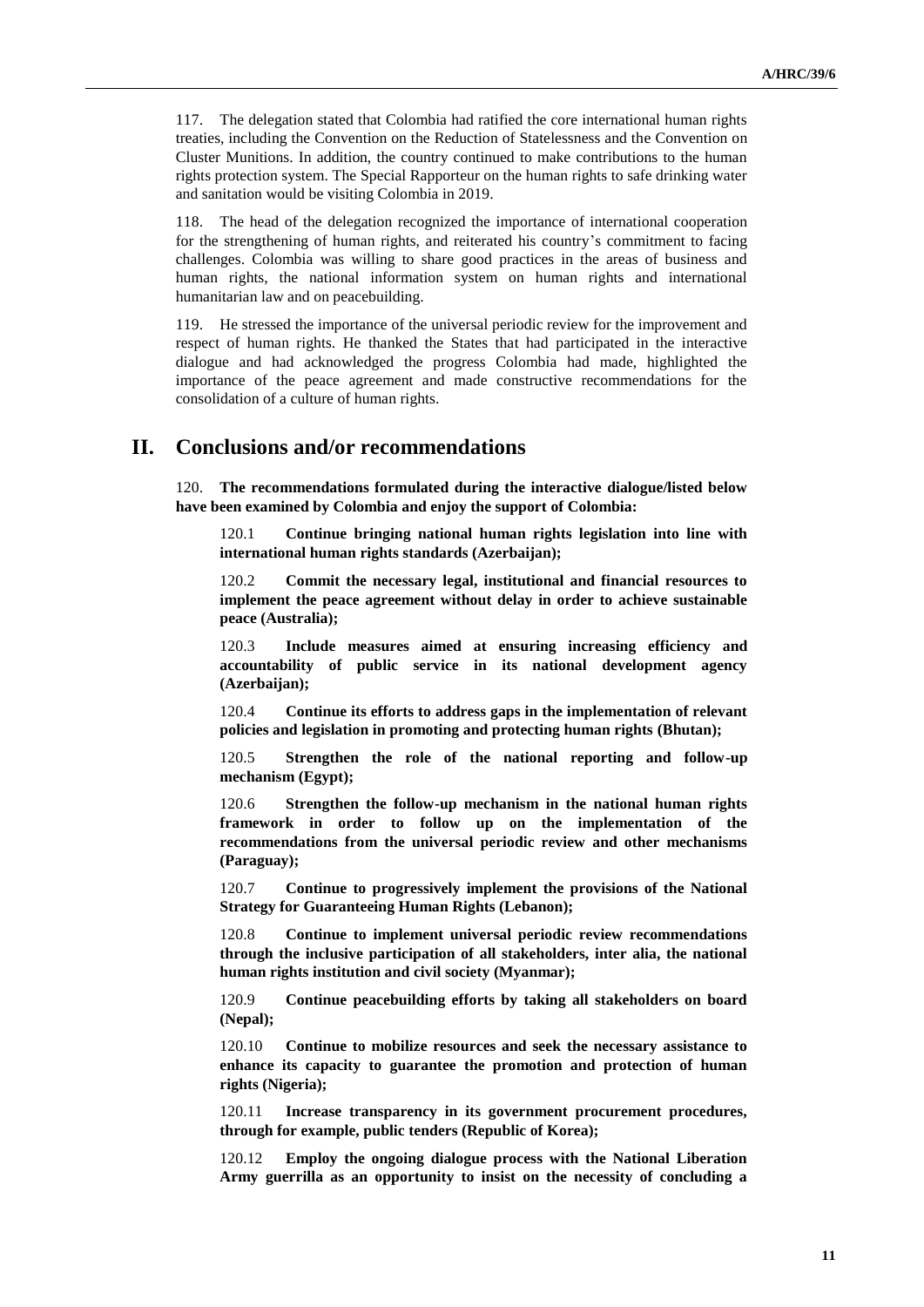**humanitarian accord to protect the civilian population in places of conflict (Austria);**

120.13 **Allocate appropriate funds in the national budget, and maintain adequate institutions to put gender equality at the centre of development and peacebuilding efforts (Canada);**

120.14 **Continue to implement the peace agreement with particular focus on transitional justice, truth and reconciliation, the rights of victims, the needs of indigenous and Afro-Colombian communities and the reintegration of former combatants (Canada);**

120.15 **Continue the dialogue process with the National Liberation Army for a successful political outcome from the conflict, with special consideration for the situation of children and adolescents (Chile);**

120.16 **Continue to protect and promote human rights, including within the framework of the peace agreement (Egypt);**

120.17 **Ensure the effective implementation of the Final Agreement for Ending the Conflict and Building a Stable and Lasting Peace, prioritizing human, technical and financial resources as necessary, in strict application of the principles of transparency, participation and accountability (Uruguay);**

120.18 **Continue to redouble efforts to achieve the full implementation of the peace agreement (Peru);**

120.19 **Continue implementing actions to contribute to the elimination of all forms of discrimination and exclusion (Cuba);**

120.20 **Advance the implementation of public policies that strengthen the right to equality and non-discrimination, especially among vulnerable groups (Dominican Republic);**

120.21 **Redouble efforts to combat racial discrimination, especially against Afrodescendent populations (Nigeria);**

120.22 **Invest additional efforts in fighting all forms of discrimination, in particular against children, women, Afro-Colombians and representatives of indigenous peoples (Serbia);**

120.23 **Take further steps and effectively implement the existing measures aimed at protecting lesbian, gay, bisexual, transgender and intersex persons from discrimination and violence (Czechia);**

120.24 **Continue and step up efforts to combat stereotypes regarding, and prejudice against, lesbian, gay, bisexual, transgender and intersex persons (Iceland);**

120.25 **Establish mechanisms to obtain disaggregated data on ethnicity, disability, gender, sexual orientation and gender identity, making it possible to design effective public policies that are non-discriminatory and meet the needs of marginalized population groups (Mexico);**

120.26 **Ensure that the design and implementation of development plans are consistent with popular and prior consultations and are in line with international standards (Mexico);**

120.27 **Develop alternative penal procedures to control prison overcrowding (Turkey);**

120.28 **Strengthen prison policies and conditions of detention (Peru);**

120.29 **Adopt effective measures to reduce prison overcrowding in accordance with international norms (Algeria);**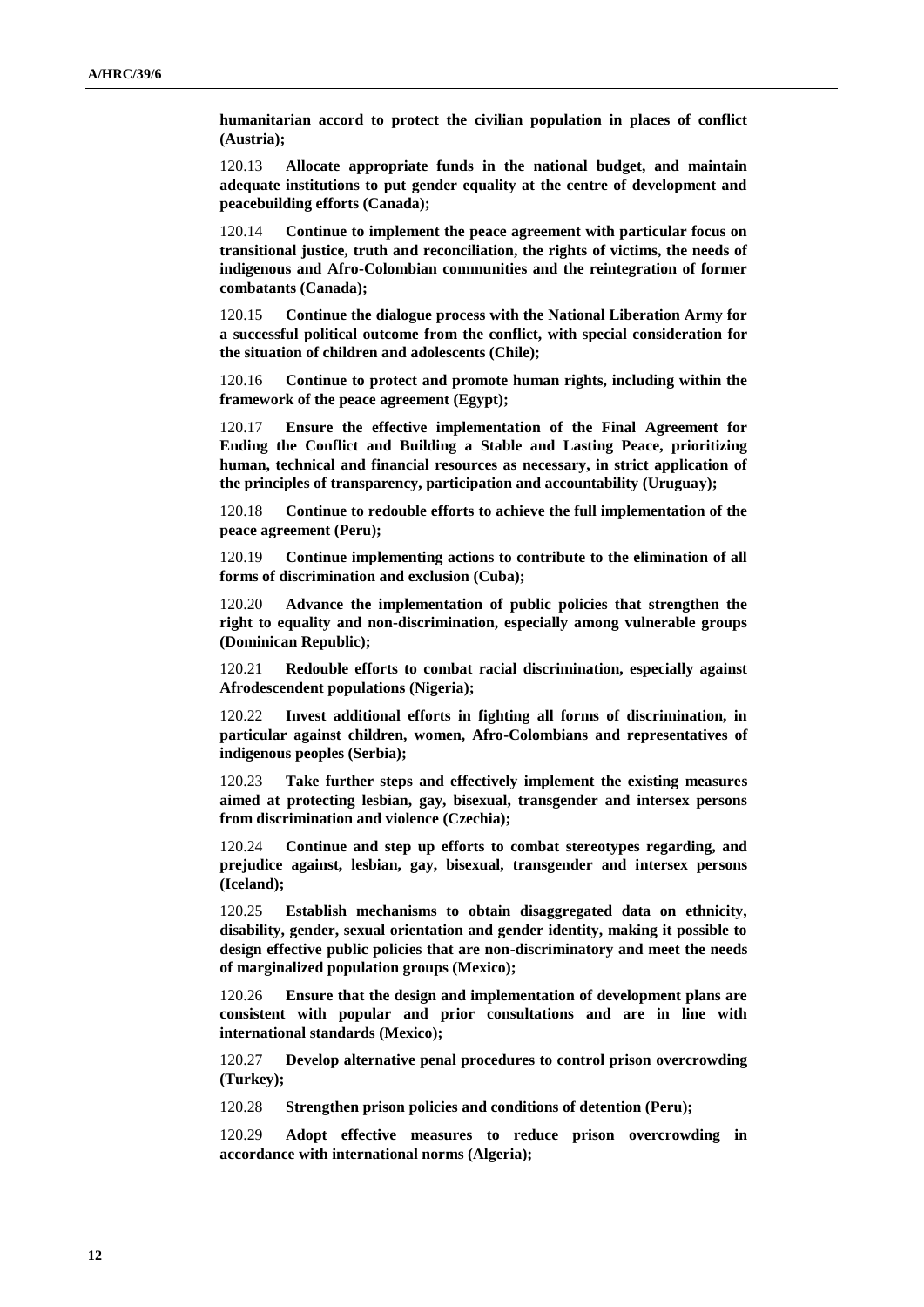120.30 **Strengthen efforts to protect activists and investigate alleged human rights violations and abuses, including by implementing guidelines set out in the Attorney General's directive 002/2017 (Australia);**

120.31 **Ensure effective justice for all survivors of sexual violence in armed conflict, committed by legal and illegal armed actors (Croatia);**

120.32 **Review and strengthen mechanisms for effective information sharing to ensure judicial investigations of killings, threats and intimidation faced by individuals in the peace process (Denmark);**

120.33 **Promptly hold accountable those responsible for attacks on human rights defenders and members of vulnerable groups (United States of America);**

120.34 **Intensify efforts to investigate and prosecute all those responsible for extrajudicial killings, including commanders (United States of America);**

120.35 **Continue the internal institutional processes in the light of the democratic process, transitional justice and respect for human rights (El Salvador);**

120.36 **Guarantee continuity in the application of the Victims and Land Restitution Act, as well as the measures of comprehensive reparation for the victims of the internal armed conflict (El Salvador);**

120.37 **Ensure that judicial authorities conduct, in accordance with international law standards, full, prompt and impartial criminal investigations and prosecutions of crimes under international law and human rights abuses against human rights defenders (Finland);**

120.38 **Combat impunity for the crimes committed during the conflict by guaranteeing the independence of the judiciary (France);**

120.39 **Improve the effectiveness of the procedures for the restitution of lands despoiled during the conflict by increasing the resources of the competent institutions (France);**

120.40 **Take effective measures to fight the widespread impunity and especially investigate and prosecute human rights violations and infractions of international humanitarian law by, inter alia, increasing the number of judicial police officers, prosecutors and judges dealing with such crimes (Germany);**

120.41 **Ensure that all perpetrators of attacks and threats against human rights defenders are brought to justice (Montenegro);**

120.42 **Continue to guarantee sufficient funding for the Special Jurisdiction for Peace, the Commission on Truth, Coexistence and Non-repetition and the Special Unit for the Search for Persons deemed as missing in the context of and due to the armed conflict, for the duration of their mandates, and guarantee the conditions that enable them to operate independently (Netherlands);**

120.43 **Implement the Transitional Justice System, the Commission on Truth, Coexistence and Non-repetition and the Special Unit for the Search for Persons deemed as missing in the context of and due to the armed conflict, as agreed in the peace agreement (Norway);**

120.44 **Ensure access to justice for victims of the armed conflict, particularly women and indigenous people, and guarantee their right to truth and comprehensive reparation (Philippines);**

120.45 **Increase efforts to implement the provisions on transitional justice in the peace agreement with the People's Alternative Revolutionary Force, especially on the establishment of a functional special court for peace (Republic of Korea);**

120.46 **Continue to make progress in ensuring that human rights violations are investigated, judged and punished by using criminal procedures to avoid**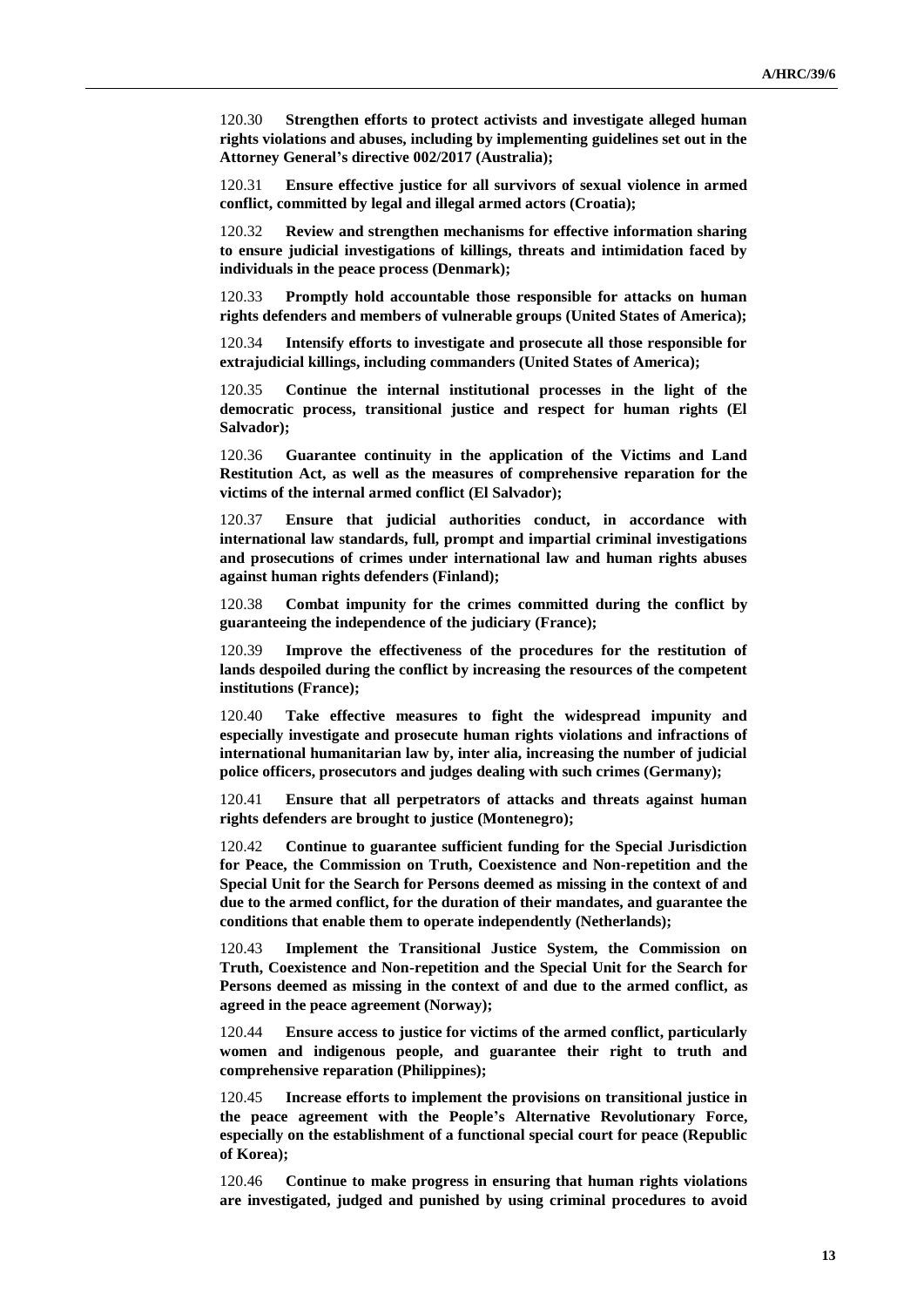**impunity and to ensure the application of international law and international humanitarian law principles (Spain);**

120.47 **Introduce alternative methods to detention to reduce prison occupancy rates and step up efforts to implement the Nelson Mandela Rules and the Bangkok Rules (Thailand);**

120.48 **Continue substantial efforts to consolidate the policy of peace, the entrenchment of democracy and the rule of law, an indispensable factor for the exercise and respect of human rights (Togo);**

120.49 **Enhance relevant investigative and victim support expertise in the judicial system to increase prosecutions in cases of conflict-related sexual violence and reduce the high impunity rate for such cases (United Kingdom of Great Britain and Northern Ireland);**

120.50 **Take further steps to investigate and duly punish human rights violators (Argentina);**

120.51 **Redouble efforts to investigate threats and acts of violence against human rights defenders and punish perpetrators of such acts (Argentina);**

120.52 **Take further measures to guarantee reparations for child victims of the conflict and ensure access to justice for victims of sexual violence, including indigenous and Afro-Colombian women, and women living in rural areas (Australia);**

120.53 **Improve its land restitution processes in order to provide timely justice for victims, as previously recommended (Australia);**

120.54 **Continue efforts to improve the rehabilitation and reintegration of landmine victims as well as to promote awareness programmes for mine risk (Myanmar);**

120.55 **Ensure that human rights defenders are protected while carrying out their important work and the judicial authorities conduct full and impartial criminal investigations so that perpetrators are held accountable (Austria);**

120.56 **Recognize and actively support the work of human rights defenders, including women human rights defenders, with specific measures to put an end to impunity for the violence committed against them and ensure the effective implementation of the existing protection mechanisms (Belgium);**

120.57 **Strengthen the programme on prevention and protection that includes victims of armed conflicts, human rights defenders, journalists, trade union leaders, land claimants and political leaders (Plurinational State of Bolivia);**

120.58 **Take further actions to improve the prevention of, and response to, threats, attacks and killings of human rights defenders and social leaders, through strengthening security, timely investigations and addressing impunity (Canada);**

120.59 **Take effective measures to combat the killing of human rights defenders and bring the perpetrators to justice (Congo);**

120.60 **Strengthen the existing mechanisms for the protection of human rights defenders, focusing on rural areas and territories where illicit economies flourish (Costa Rica);**

120.61 **Take the necessary measures to increase the political participation of women, in particular in legislative bodies (Costa Rica);**

120.62 **Step up efforts to prevent killings and attacks on human rights defenders and ensure full investigation of these crimes (Czechia);**

120.63 **Work with civil society to strengthen protection for members of vulnerable communities by implementing effective collective protection**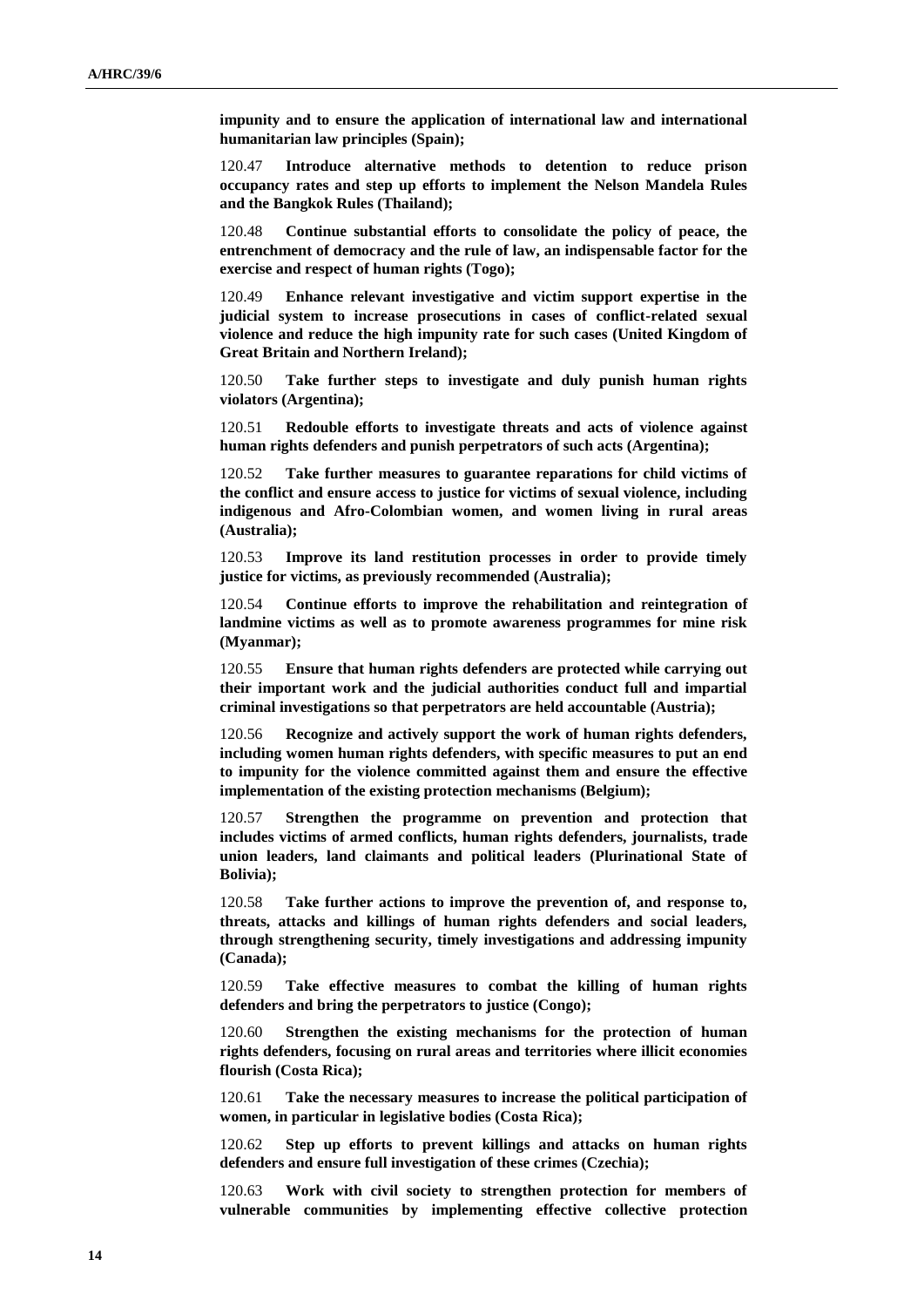**schemes tailored to ethnicity, gender and regional circumstances (United States of America);**

120.64 **Protect, in collaboration with civil society, human rights defenders (France);**

120.65 **Ensure that activists, human rights defenders and other social and community leaders, especially in rural areas, are equally and effectively protected also in view of the current challenges facing the implementation of the final peace accord, by, inter alia, ensuring an effective presence of government institutions in all areas of the country (Germany);**

120.66 **Consider establishing a protection programme for women rights defenders, taking into account their needs and realities from a genderdifferentiated perspective, and allocate adequate financial and human resources for its implementation (Ghana);**

120.67 **Ensure the continuation of current measures to safeguard the work of human rights defenders and the ongoing judicial investigations into the murders of human rights defenders (Uruguay);**

120.68 **Continue to promote actions, through the National Reincorporation Council, to consolidate the efforts of reintegration and political participation (Dominican Republic);**

120.69 **Continue efforts to strengthen the institutional framework to protect and guarantee the work of defenders and social leaders (Dominican Republic);**

120.70 **Take all measures to protect human rights defenders and ensure that perpetrators of threats and attacks are brought to justice (Ireland);**

120.71 **Take steps to ensure the effective protection of human rights defenders and of persons belonging to minorities and indigenous peoples (Italy);**

120.72 **Take further measures to prevent systematic violence against local leaders and human rights defenders, improve individual and collective protection of those at risk, and focus on investigating and prosecuting the intellectual authors of the threats and killings (Netherlands);**

120.73 **Prevent and investigate all attacks against human rights defenders and community leaders, including trade unionists, indigenous leaders and environmentalist defenders, and bring those responsible to justice (Norway);**

120.74 **Give greater consideration to human rights defenders, including female defenders and youth-led organizations engaged in the defence and promotion of human rights (Poland);**

120.75 **Effectively ensure the safety of human rights defenders, including by conducting detailed investigations into the attacks against them (Republic of Korea);**

120.76 **Reinforce measures to protect human rights defenders and to fight impunity for attacks against human rights defenders (Slovenia);**

120.77 **Ensure that human rights defenders are able to carry out their work free from intimidation, threats, harassment and attacks and guarantee their safety, especially those working in rural conflict-prone areas (Sweden);**

120.78 **Advance in the recognition and protection of human rights defenders, avoiding their criminalization and fighting impunity (Spain);**

120.79 **Fully implement the existing law pertaining to women's participation in elections (Sweden);**

120.80 **Develop in a participatory manner differentiated measures for collective protection in relation to the communities concerned (Switzerland);**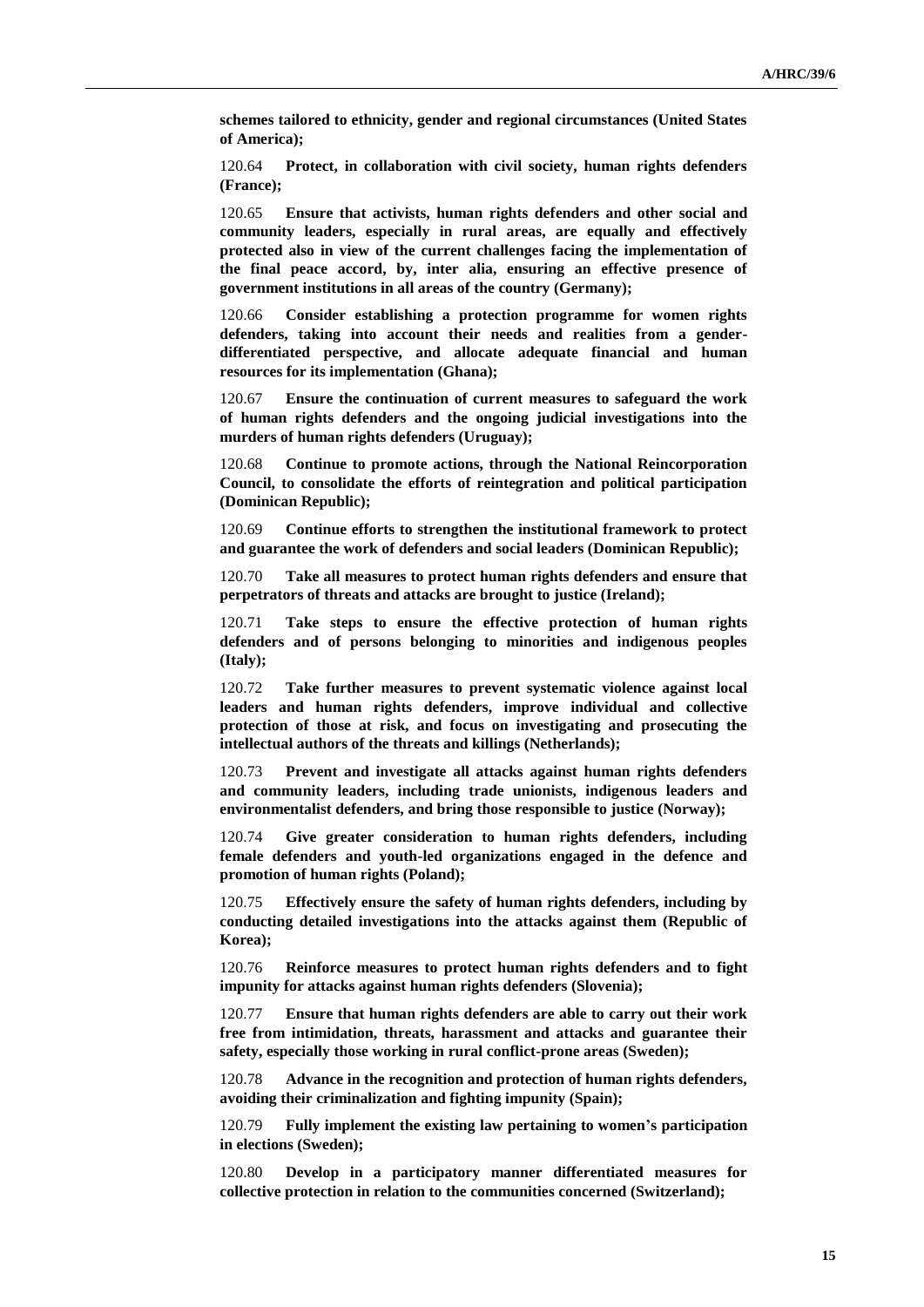120.81 **Implement a comprehensive protection system for human rights defenders, especially for Afro-Colombian and indigenous communities, backed by public statements that promote the role of human rights defenders (United Kingdom of Great Britain and Northern Ireland);**

120.82 **Ensure the effective participation of women in the implementation of the peace agreement, in line with Security Council resolution 1325 (2000) (Ukraine);**

120.83 **Ensure the participation of women in the implementation process of the contents the peace agreement (Afghanistan);**

120.84 **Intensify efforts to address more systematically human rights violations related to drug trafficking and organized crime (Cyprus);**

120.85 **Pursue efforts to implement legal and policy measures on trafficking, labour and exploitation of children (Gabon);**

120.86 **Continue to implement measures to counter trafficking in persons and other forms of modern slavery (Holy See);**

120.87 **Strengthen the implementation of preventive measures and capacitybuilding, as stipulated in its National Strategy to Combat Trafficking in Persons 2016–2018 (Indonesia);**

120.88 **Intensify efforts to reduce trafficking in persons (Iraq);**

120.89 **Continue efforts to enhance international, regional and bilateral cooperation with countries of origin, transit and destination to prevent trafficking in persons through information exchange aimed at prosecuting traffickers (Maldives);**

120.90 **Continue efforts to combat human trafficking (Morocco);**

120.91 **Intensify its efforts through bilateral, regional and international cooperation with countries of origin, transit and destination to prevent human trafficking by exchanging information and harmonizing procedures to prosecute traffickers (Algeria);**

120.92 **Enhance cooperation at the regional and multilateral levels to address trafficking in persons (Guyana);**

120.93 **Fight more effectively against trafficking in children and Afro-Colombian people (Senegal);**

120.94 **Step up the actions taken to combat trafficking in persons, especially women (Angola);** 

120.95 **Continue the efforts to combat trafficking in human beings (Tunisia);**

120.96 **Increase training and capacity to deliver the national action plan on human trafficking, specifically techniques to identify patterns in cases of children and women victims which lead to investigation and prosecution of the responsible criminal groups (United Kingdom of Great Britain and Northern Ireland);**

120.97 **Continue efforts aimed at eliminating child labour (Georgia);**

120.98 **Promote equal employment opportunities between men and women and reduce the wage gap between them (Iraq);**

120.99 **Continue to promote economic and social sustainable development, eradicate poverty and raise people's living standard (China);**

120.100 **Continue to invest in, and expand the coverage of, poverty reduction programmes to cover the most vulnerable groups, including older persons (Singapore);**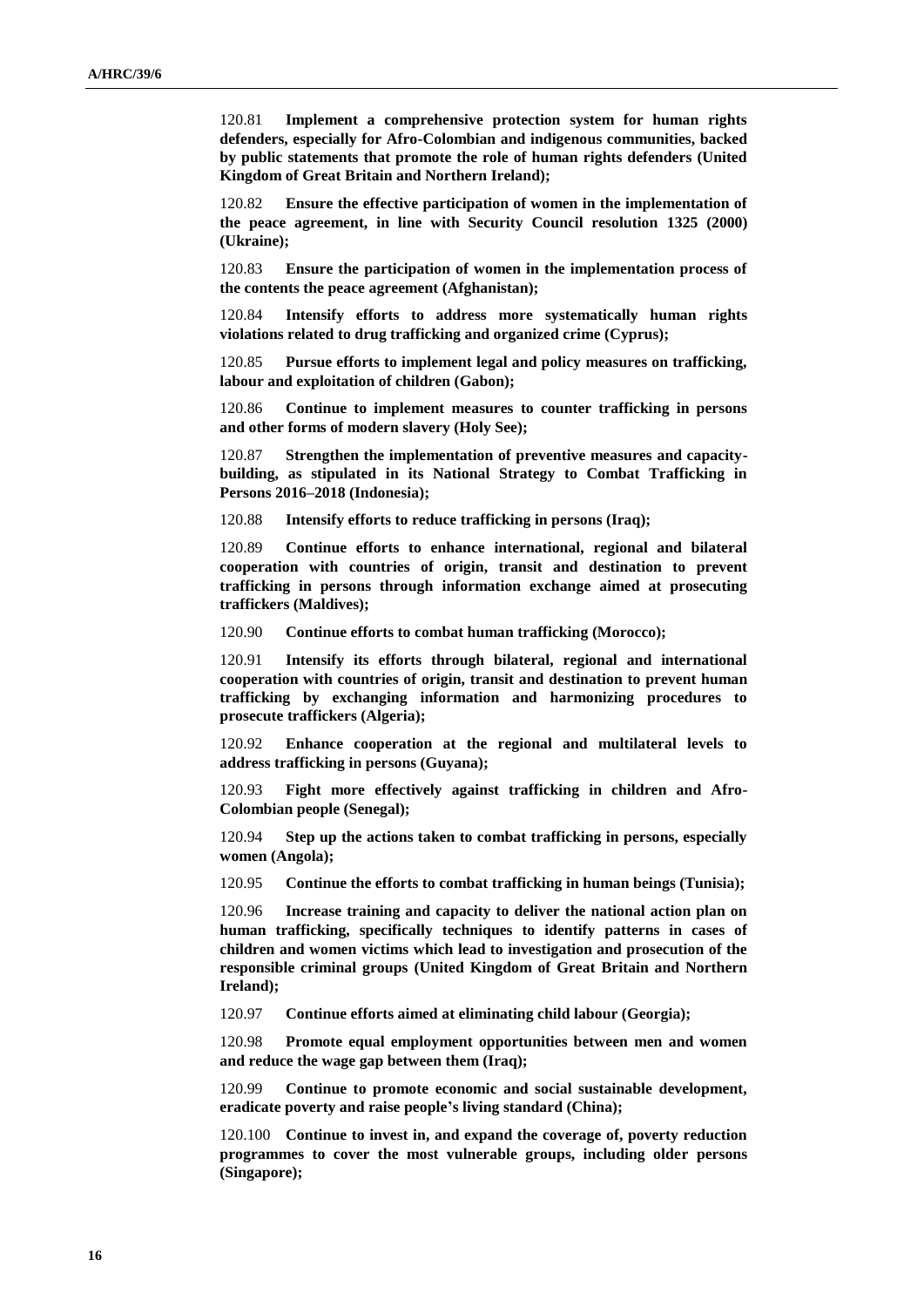120.101 **Continue to improve the living conditions of the most vulnerable populations, especially in areas of chronic insecurity with pockets of extreme poverty (France);**

120.102 **Continue taking positive measures to better protect people's rights to education, health, employment and others (China);**

120.103 **Pursue social reforms to reduce the gap between urban and rural areas (Gabon);**

120.104 **Strengthen efforts at addressing the situation of food insecurity, particularly in the Atlantic and Pacific Regions (Guyana);**

120.105 **Make maximum effort to ensure the access of the population of regions in complicated internal political situations to justice, health and education (Russian Federation);**

120.106 **Implement and strengthen programmes to reduce maternal mortality, with emphasis on the rural population, indigenous peoples and people of African descent (Brazil);**

120.107 **Continue to take concrete measures to reduce the high rates of maternal and infant mortality by improving access to quality health services (Sri Lanka);**

120.108 **Allocate additional human and financial resources to achieve goals for the reduction of maternal mortality, especially in conflict-torn rural areas, with due attention given to indigenous women (Honduras);**

120.109 **Improve access to health services with a view to reducing the infant mortality rate, particularly among indigenous groups, and to ensure vaccination on schedule for children (Thailand);**

120.110 **Redouble efforts to provide access to health care in rural areas, especially areas with indigenous and Afro-Colombian populations (Honduras);**

120.111 **Ensure that women and adolescents have access to sexual education and free and friendly reproductive health services (Honduras);**

120.112 **Strengthen health information services, particularly with regard to sexual and reproductive health, and ensure that they are accessible to young people and persons with disabilities (Mexico);**

120.113 **Guarantee universal access to health and education services for adolescents and children of both sexes (State of Palestine);**

120.114 **Guarantee full access to safe abortion, within the existing legal framework, in all regions of the country (Denmark);**

120.115 **Ensure universal access to health services for adolescent girls and boys (Ghana);**

120.116 **Ensure the implementation of the resolution of the Ministry of Health, based on a dialogue with civil society and persons with disabilities, to guarantee appropriate and dignified access to sexual and reproductive health services for women and girls with disabilities (Uruguay);**

120.117 **Provide access to basic health care, especially in rural areas, so as to reduce maternal and infant mortality (Holy See);**

120.118 **Strengthen cultural development to seek the social transformation and cultural changes that the country requires in order to advance in national reconciliation (Cuba);**

120.119 **In follow up to the recommendations in paragraphs 116.28 and 116.111 of the report from the second cycle (A/HRC/24/6), increase investments in the field of public education for Afrodescendent minorities (Haiti);**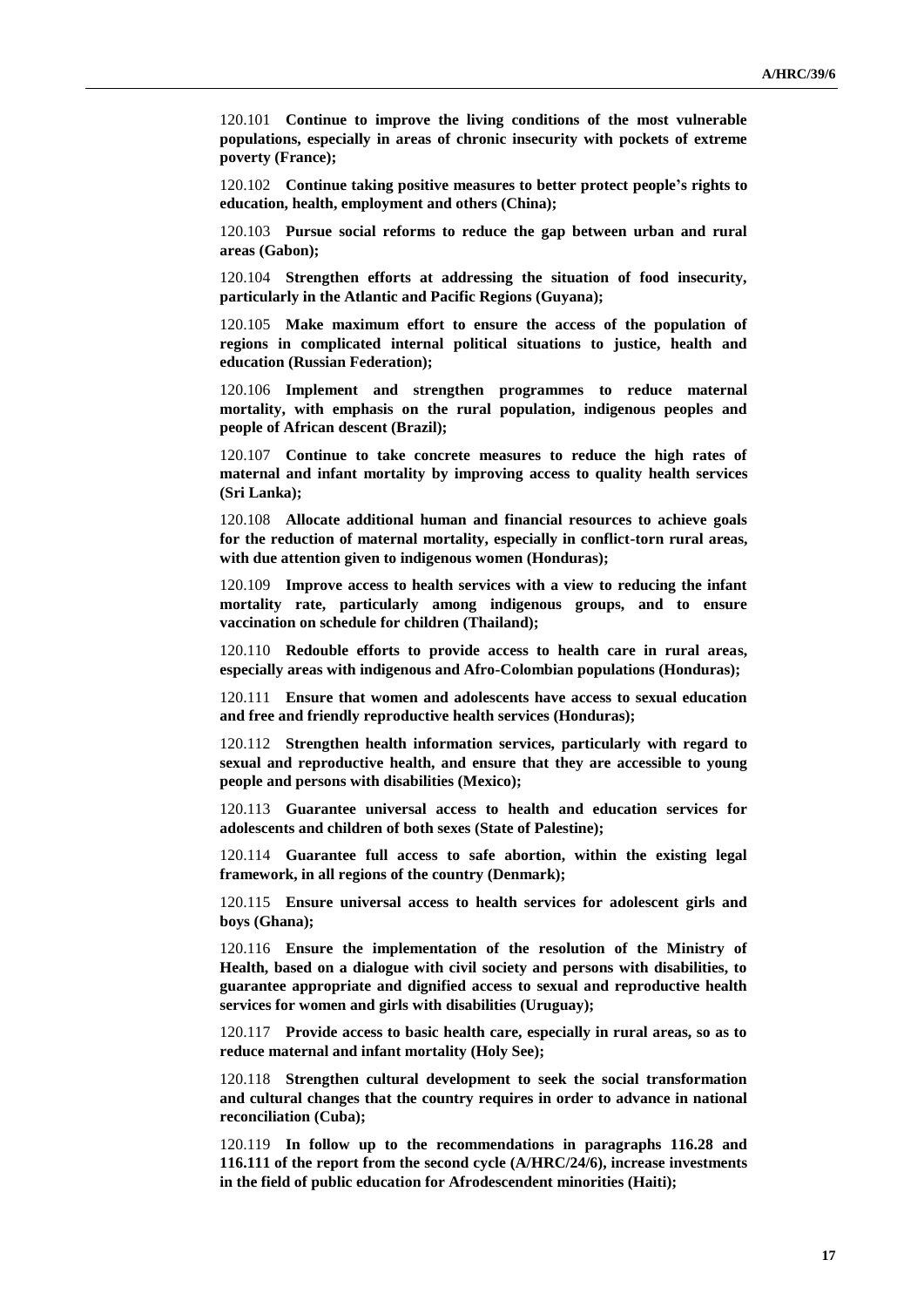120.120 **Improve access to, and the quality of, education for children, especially for those living in rural areas and those belonging to minorities (Holy See);**

120.121 **Continue the ongoing efforts to establish and strengthen the education plan in the field of human rights (Qatar);**

120.122 **Further strengthen efforts to enhance education to improve literacy rates (Sri Lanka);**

120.123 **Redouble efforts to eliminate structural discrimination against women in society via a global strategy with concrete, effective measures to reduce discriminatory stereotypes (Honduras);**

120.124 **Continue efforts to achieve equality and prevent discrimination against women and strengthen the legal framework for their protection (Lebanon);**

120.125 **Continue efforts to combat discrimination and violence against women (Morocco);**

120.126 **Intensify efforts to improve the rights of women in all aspects of life by effectively addressing deep-rooted gender stereotypes as well as sexual and gender-based violence (Namibia);**

120.127 **Continue efforts to combat discrimination against women and to protect women against all forms of violence (Tunisia);**

120.128 **Redouble efforts to ensure in practice, progress towards gender equality as enshrined in legislation (Uruguay);**

120.129 **Strengthen its legislative and institutional framework to effectively combat sexual and gender-based violence (Côte d'Ivoire);**

120.130 **Combat impunity in cases of violence against women and strengthen the effective implementation of the existing policies in this field, especially regarding access to justice and health care (Belgium);**

120.131 **Step up efforts to protect women's rights by all actors in situations of conflict, including taking effective measures to address the prevalence of sexual violence against women and girls, particularly rape (Botswana);**

120.132 **Pay special attention to the most vulnerable parts of the population, in particular, women and children who suffered most from the conflict (Ukraine);**

120.133 **Continue the fight against gender-based discrimination and violence, improve the mechanism of prevention of victims (Czechia);**

120.134 **Strengthen administrative, legislative and judicial mechanisms to ensure women's right to live free from violence and discrimination, in accordance with international human rights standards (Finland);**

120.135 **Better combat sexual and gender-based violence and ensure access to justice for victims (France);**

120.136 **Step up efforts to further promote women's rights and prevent sexual violence (Georgia);**

120.137 **Ensure that the voices of women victims of sexual violence are heard and that they can participate under equal conditions in all the implementation of the peace agreement (Iceland);**

120.138 **Strengthen administrative, legislative and judicial mechanisms to ensure women's right to be free from violence and discrimination, in accordance with international human rights standards (Iceland);**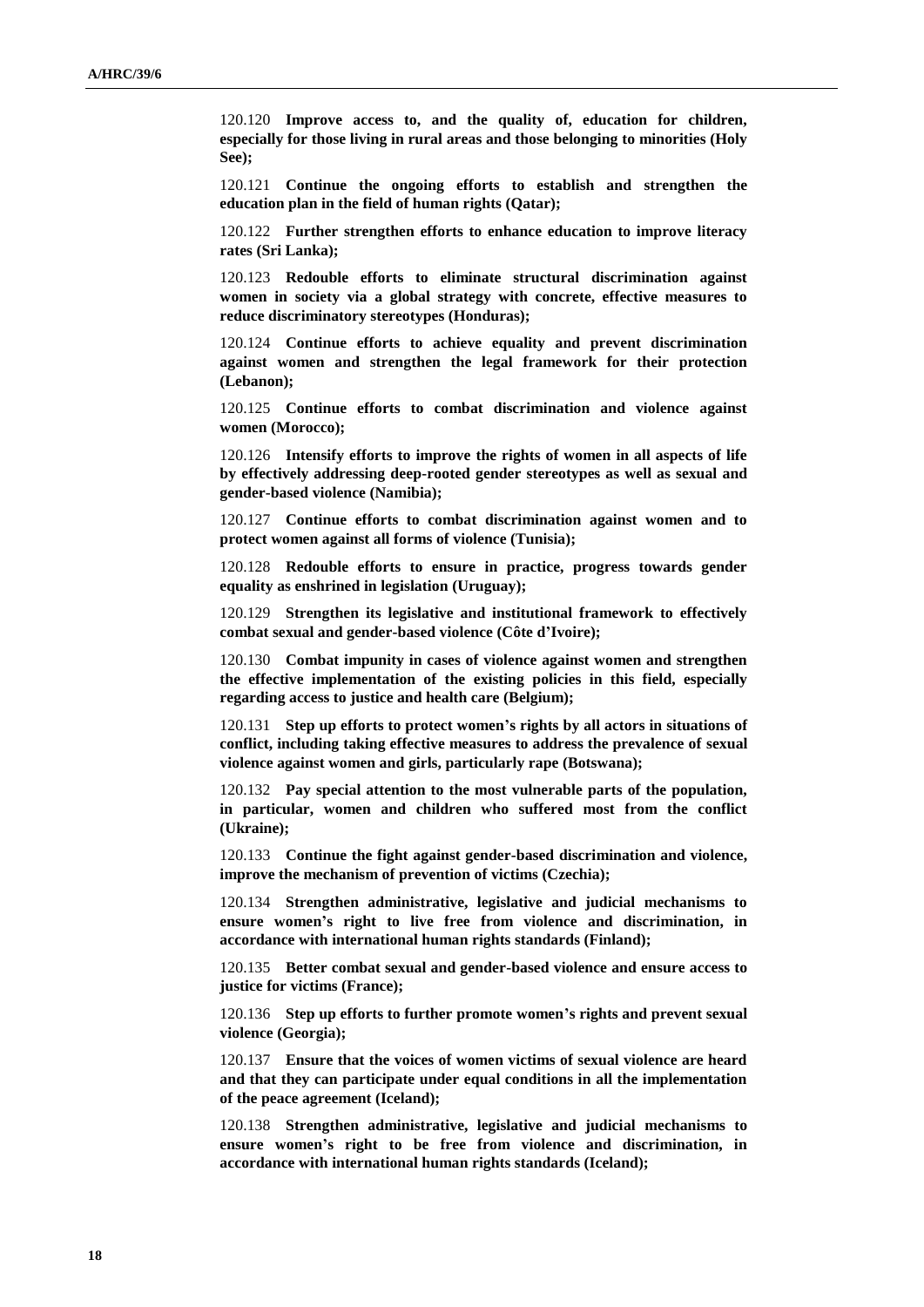120.139 **Intensify efforts to address violence against women and continue to work to ensure full application of the laws against the perpetrators of such violence (Ireland);**

120.140 **Step up efforts to prevent sexual violence against women and children and strengthen measures for the rehabilitation of boys and girls affected by armed conflict (Italy);**

120.141 **Make progress in the prevention and eradication of the different forms of violence against women and children (Bolivarian Republic of Venezuela);**

120.142 **Continue to tackle sexual violence against women to ensure protection of women's rights (Lao People's Democratic Republic);**

120.143 **Continue taking effective measures to prevent sexual violence against women, and ensure that all cases of sexual violence are investigated and perpetrators are brought to justice in a timely manner and victims are provided with support, including medical and psychosocial services (Malaysia);**

120.144 **Strengthen measures to prevent and punish domestic violence and violence against women, including by improving the investigation, prosecution and prevention of rape and sexual violence against girls (Norway);**

120.145 **Continue its efforts to implement legal protection measures for women victims of all forms of violence and to ensure that their voices, especially in cases of sexual violence, are heard (Poland);**

120.146 **Further strengthen its legal framework to protect women's rights, in particular to combat sexual violence and domestic violence (Singapore);**

120.147 **Strengthen the mechanisms to guarantee the right of women to live a life free of violence and discrimination and ensure the application of the gender approach in the implementation of peace agreements (Spain);**

120.148 **Fight impunity and prosecute those responsible for violence, including sexual and gender-based violence, against women and girls (Sweden);**

120.149 **Continue measures to effectively combat sexual and gender-based violence (Nepal);**

120.150 **Continue assistance and promotion on women's empowerment in both the public and private sectors (Lao People's Democratic Republic);**

120.151 **Ensure the real and effective participation of women in the implementation of the peace agreement (State of Palestine);**

120.152 **Continue its efforts to effectively apply the Children and Adolescents' Code (Equatorial Guinea);**

120.153 **Continue to implement the measures aimed at developing and strengthening the institutional framework with a view to protecting and ensuring the rights of children (Romania);**

120.154 **Ensure that the rights of children and adolescents, in particular those who have been victims of forced recruitment and used by illegal armed groups, are fully protected and that their special vulnerability is taken into account during their reincorporation into civil society (Austria);**

120.155 **Strengthen targeted rehabilitation and reinsertion programmes for demobilized children and adolescents from the Revolutionary Armed Forces of Colombia, in line with international standards and the principles provided for in the peace accord (Belgium);**

120.156 **Strengthen programmes aimed at processing the cases of girls recruited by armed groups who have been victims of sexual or gender-based violence (Costa Rica);**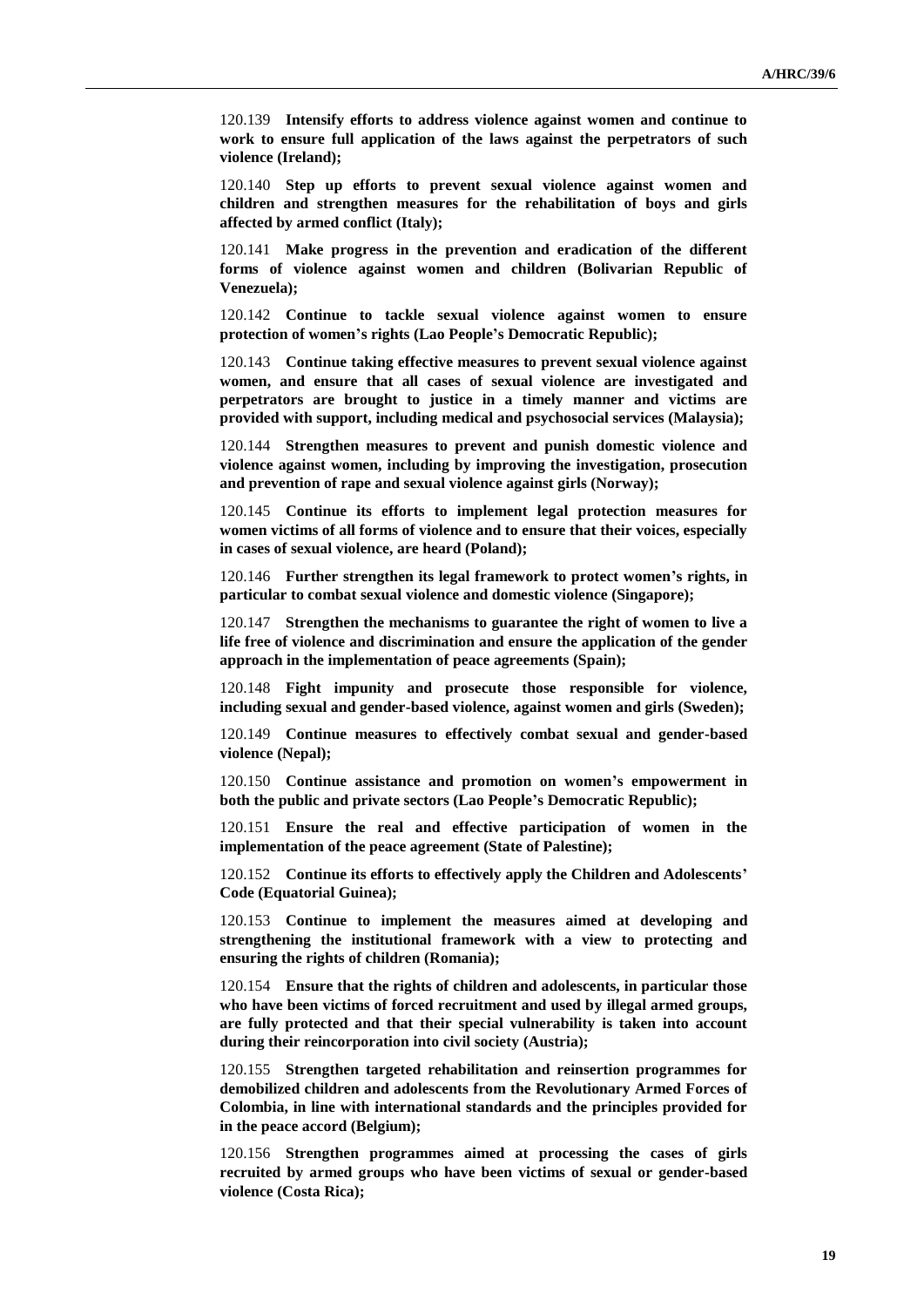120.157 **Take further measures to protect and safeguard all rights of children (Namibia);**

120.158 **Formulate a national plan to address violence against children that will include aspects of prevention, protection and reparations and that will aim at strengthening families (Poland);**

120.159 **Continue to adopt all measures to ensure that the Children and Adolescent's Code is effectively implemented (Portugal);**

120.160 **Continue the efforts to protect children from sexual exploitation (Tunisia);**

120.161 **Intensify efforts to end the recruitment of children and adolescents by illegal armed groups and to ensure the reintegration and rehabilitation of demobilized children (France);**

120.162 **Intensify efforts to counter the practice of forced recruitment of children (Italy);**

120.163 **Continue to strengthen efforts to prevent the recruitment and exploitation of children and provide them with all forms of support and care and assistance (Lebanon);**

120.164 **Continue to give priority to the rights of the child in all areas of the peace agreement's implementation (Qatar);**

120.165 **Improve the treatment provided to mine victims, especially children and adolescents (Angola);**

120.166 **Redouble efforts to eliminate all forms of discrimination against minorities and indigenous peoples (Congo);**

120.167 **Strengthen measures to combat more effectively discrimination against people of African descent and indigenous people (Senegal);**

120.168 **Take and implement further measures to protect minority groups, including indigenous and Afro-Colombian peoples, against racial and other discrimination (Namibia);**

120.169 **Combat discrimination against Afro-Colombians and indigenous people, and against persons with disabilities, especially women and children (Bolivarian Republic of Venezuela);**

120.170 **Continue the process of restitution of land and territorial rights to the indigenous communities, peasants and other people working in rural areas (Plurinational State of Bolivia);**

120.171 **Provide adequate funding, in consultation with the communities concerned, to ensure the full implementation of the ethnic chapter of the 2016 peace agreement (Haiti);**

120.172 **Take all necessary measures to protect and assist Afro-Colombian authorities and organizations in the advancement of their collective demands in relation to the restitution of their lands (Haiti);**

120.173 **Ensure that indigenous and rural communities can express their free and informed consent prior to any measure that may affect their lives and their ancestral land (Holy See);**

120.174 **Continue strengthening the mechanisms for prior consultation with indigenous and Afrodescendent peoples, as well as popular consultations, in the light of the peace agreement (Peru);**

120.175 **Guarantee timely access to justice for indigenous peoples, Afro-Colombians and Romani people, as well as redouble efforts to ensure the full participation of the Afro-Colombians in institutions and decision-making (State of Palestine);**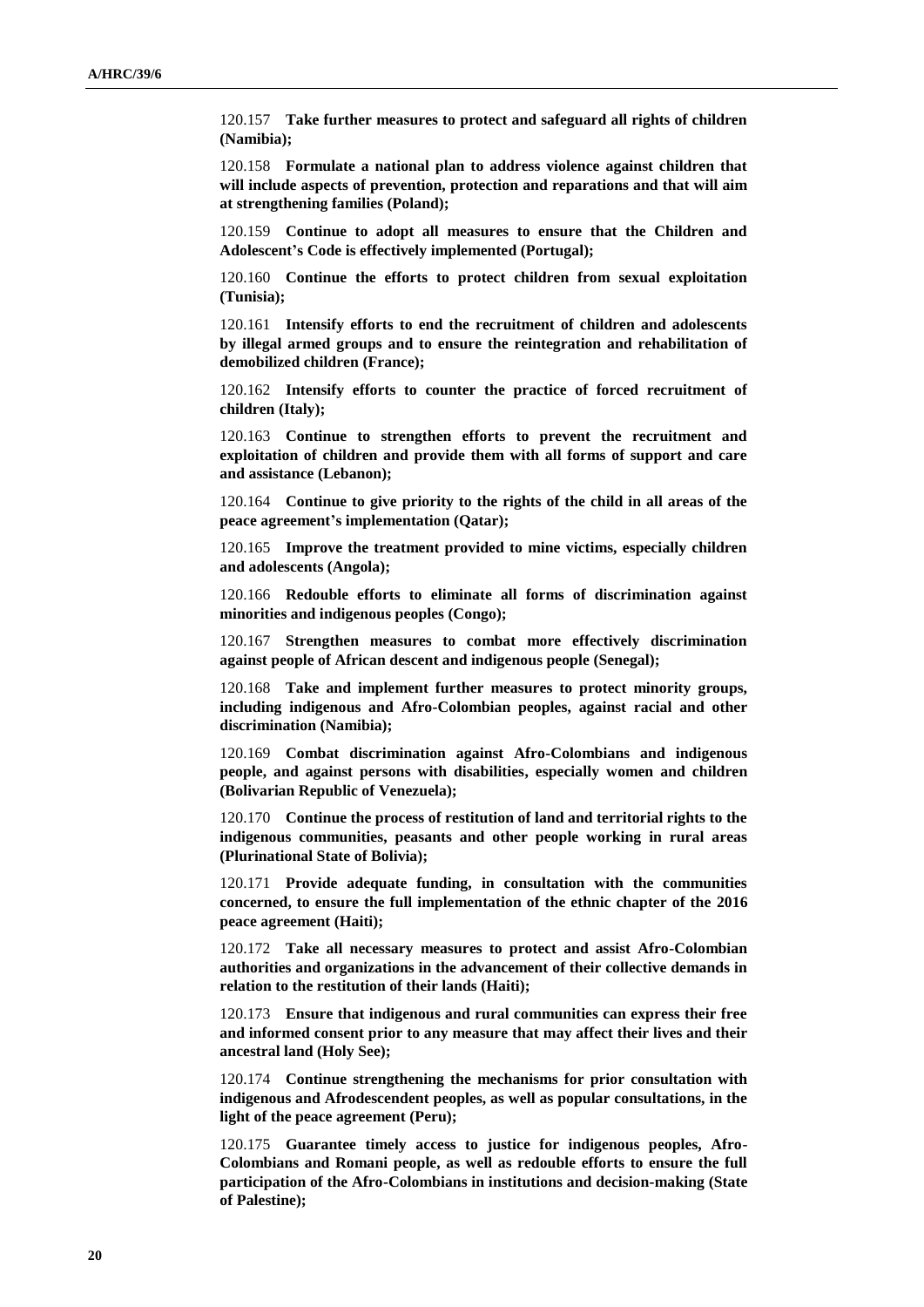120.176 **Review mechanisms enabling effective participation in decisions of the State, particularly for indigenous and Afro-Colombian communities (Switzerland);**

120.177 **Expedite the adoption of implementing regulations regarding the rights of persons with disabilities (Indonesia);**

120.178 **Further promote the rights of minorities and indigenous peoples, particularly in the core sectors (Niger);**

120.179 **Harmonize legislation to fully respect the rights of persons with disabilities, especially the right to health (Peru);**

120.180 **Take the necessary action to ensure the enrolment of persons with disabilities at all levels of education (Afghanistan);**

120.181 **Continue making every effort to ensure the safe, dignified and sustainable return of displaced persons to their homes (Azerbaijan);**

120.182 **Increase its efforts to protect and safeguard the human rights of the civilian population in border areas, within the framework of international cooperation (Ecuador);**

120.183 **Intensify the government presence in the rural areas whose communities are victims of abuses, such as forced displacement, as well as targets of violence perpetrated by criminal organizations (Italy).**

121. **The recommendations formulated during the interactive dialogue/listed below have been examined by Colombia and have been noted by Colombia:**

121.1 **Ratify the Optional Protocol to the Convention against Torture and Other Cruel, Inhuman or Degrading Treatment or Punishment (Austria) (Denmark) (Germany) (Niger) (Portugal) (Togo) (Turkey) (Zambia);**

121.2 **Ratify the Optional Protocol to the Convention against Torture and Other Cruel, Inhuman or Degrading Treatment or Punishment, and establish the corresponding national preventive mechanism (Brazil);**

121.3 **Consider ratifying the Optional Protocol to the Convention against Torture and Other Cruel, Inhuman or Degrading Treatment or Punishment (Chile) (Ghana) (Peru) (Slovenia);**

121.4 **Accede to the Optional Protocol to the Convention against Torture and Other Cruel, Inhuman or Degrading Treatment or Punishment, establish a national preventive mechanism accordingly and effectively investigate reported acts of torture (Czechia);**

121.5 **Consider acceding to the Optional Protocol to the Convention against Torture and Other Cruel, Inhuman or Degrading Treatment or Punishment (Sri Lanka) (Tunisia);**

121.6 **Adhere to Optional Protocol to the Convention against Torture and Other Cruel, Inhuman or Degrading Treatment or Punishment (Spain);**

121.7 **Ratify the Optional Protocol to the Convention on the Rights of the Child on a communications procedure (Germany);**

121.8 **Ratify the Optional Protocol to the Convention on the Rights of Persons with Disabilities (Niger) (Portugal);**

121.9 **Consider ratifying the Optional Protocol to the Convention on the Rights of Persons with Disabilities (Chile);**

121.10 **Consider becoming a party to the Optional Protocol to the Convention on the Rights of Persons with Disabilities (Cyprus);**

121.11 **Ratify the Optional Protocol to the International Covenant on Economic, Social and Cultural Rights (Portugal) (Zambia);**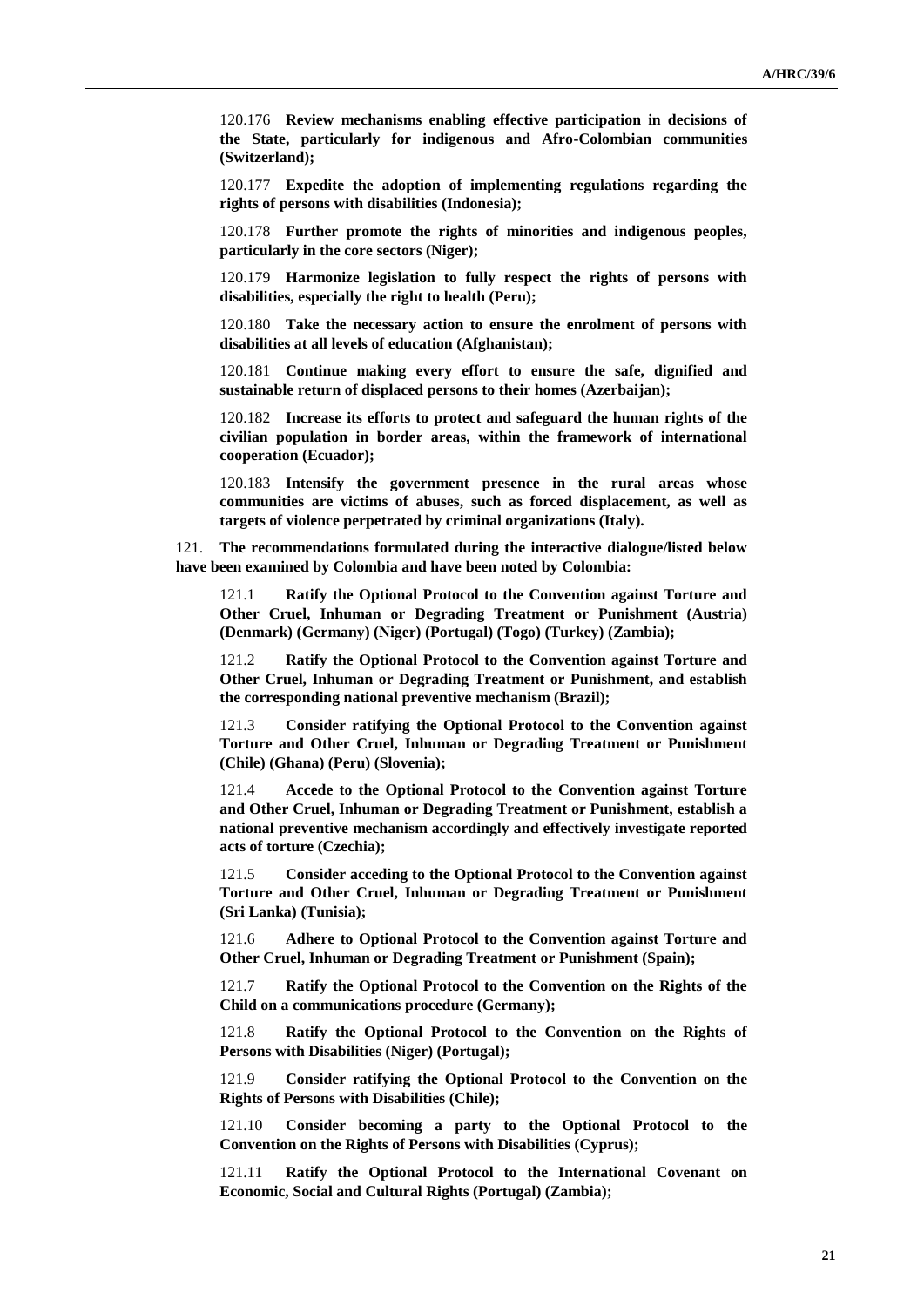121.12 **Ratify the Optional Protocol to the International Covenant on Civil and Political Rights and the Optional Protocol to the Convention on the Rights of the Child (Togo);**

121.13 **Ratify other international human rights treaties to which it is not yet a party (Philippines);**

121.14 **Accede to and fully implement the 1954 Convention relating to the Status of Stateless Persons (Philippines);**

121.15 **Accept the request from the Special Rapporteur on violence against women, its causes and consequences, to undertake an official mission to the country shortly (Uruguay);**

121.16 **Implement two recommendations which Colombia accepted linked to special procedures to invite the Special Rapporteur on violence against women (Zambia);**

121.17 **Introduce a comprehensive definition of racial discrimination in its legislation, in accordance with article** 1 of **the International Convention on the Elimination of All Forms of Racial Discrimination (Botswana);**

121.18 **Adopt in its legislation a definition of racial discrimination in line with article 1** (**1) of the International Convention on the Elimination of All Forms of Racial Discrimination (Côte d'Ivoire);**

121.19 **Redouble efforts to decrease overcrowding in prisons of 47.8 per cent and address the precarious health-care situation in those institutions (Bolivarian Republic of Venezuela);**

121.20 **Ensure that there is no impunity and those responsible for political crimes are punished, including those for "false positives", for more tha**n 5,**000 mass graves found and more than 9,000 of victims of paramilitary activity (Bolivarian Republic of Venezuela);**

121.21 **Respect due process and the right to defence of persons deprived of their liberty, especially those who are in such a condition because of the critical political and social situation (Bolivarian Republic of Venezuela);**

121.22 **Take effective steps to address the prolonged humanitarian crisis, caused by the armed conflict affecting millions of people, especially women and children, as indicated in reports of the United Nations agencies and civil society organizations (Bolivarian Republic of Venezuela);**

121.23 **Establish an independent and impartial application and decisionmaking procedure for implementing the right to conscientious objection to military service (Croatia);**

121.24 **Prohibit corporal punishment in all settings (Namibia);**

121.25 **Stipulate 18 years as the minimum age of marriage for all children (Namibia);**

121.26 **Prohibit corporal punishment of children in all settings, including at home (Montenegro);**

121.27 **Put in place legal measures to prevent the recruitment of children into the armed forces (Turkey);**

121.28 **Promote efforts to establish guarantees of reparation and reintegration of Colombian refugees abroad who wish to return voluntarily to the country, through the Comprehensive System of Truth, Justice, Reparations and Non-repetition (Paraguay).**

122. **All conclusions and/or recommendations contained in the present report reflect the position of the submitting State(s) and/or the State under review. They should not be construed as endorsed by the Working Group as a whole.**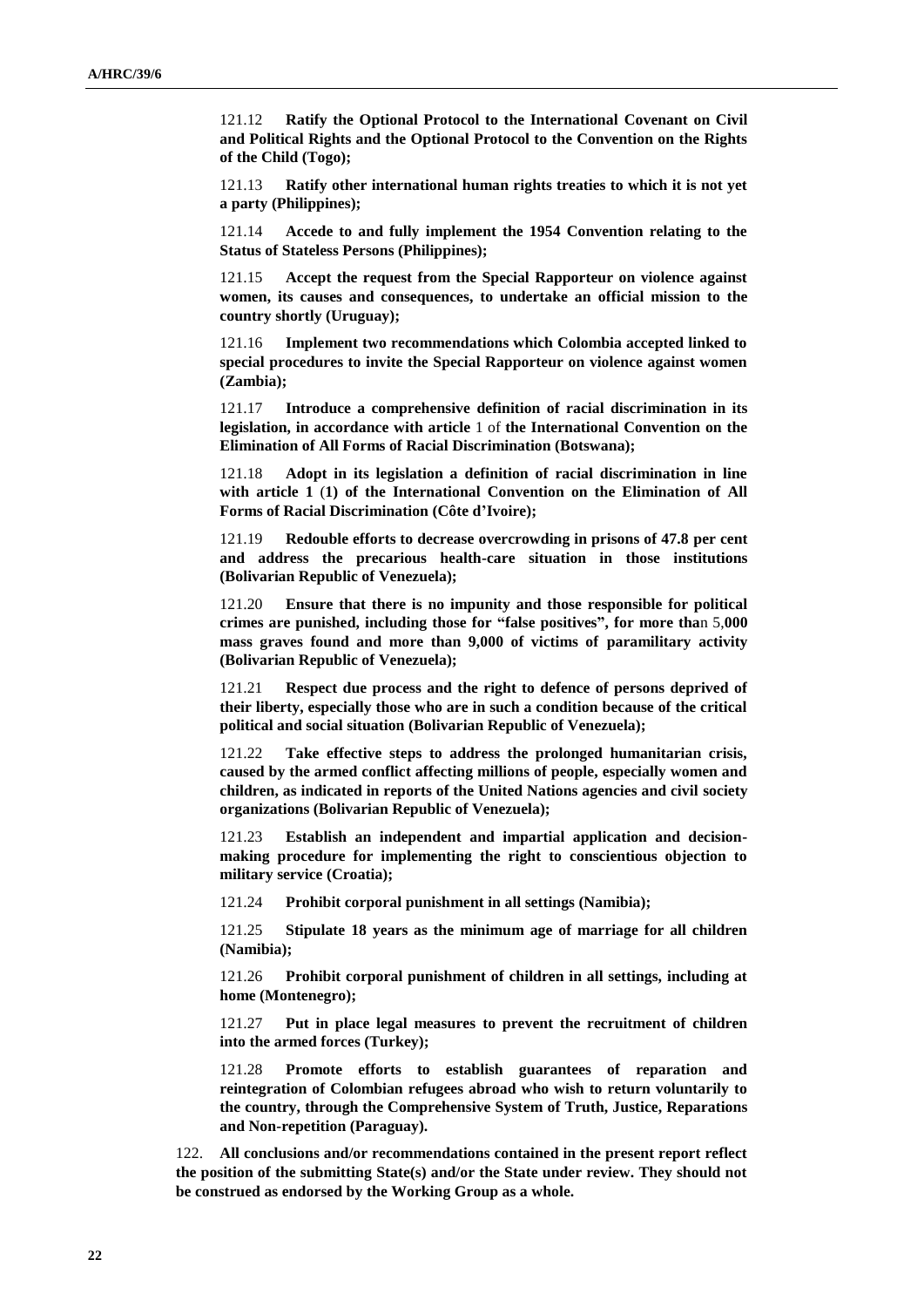# **III. Voluntary pledges and commitments**

123. **Colombia assumed the following voluntary commitments:**

123.1 **Continue the adoption of measures required for the protection of human rights defenders in Colombia;**

123.2 **Continue the implementation of the Final Agreement for Ending the Conflict and Building a Stable and Lasting Peace between the National Government and the Revolutionary Armed Forces of Colombia-People's Army;**

123.3 **Continue the peace negotiation process with the National Liberation Army;**

123.4 **Initiate the second phase of the National Plan on Business and Human Rights;**

123.5 **Continue the promotion of a culture on human rights, as an indispensable base for a real reconciliation.**